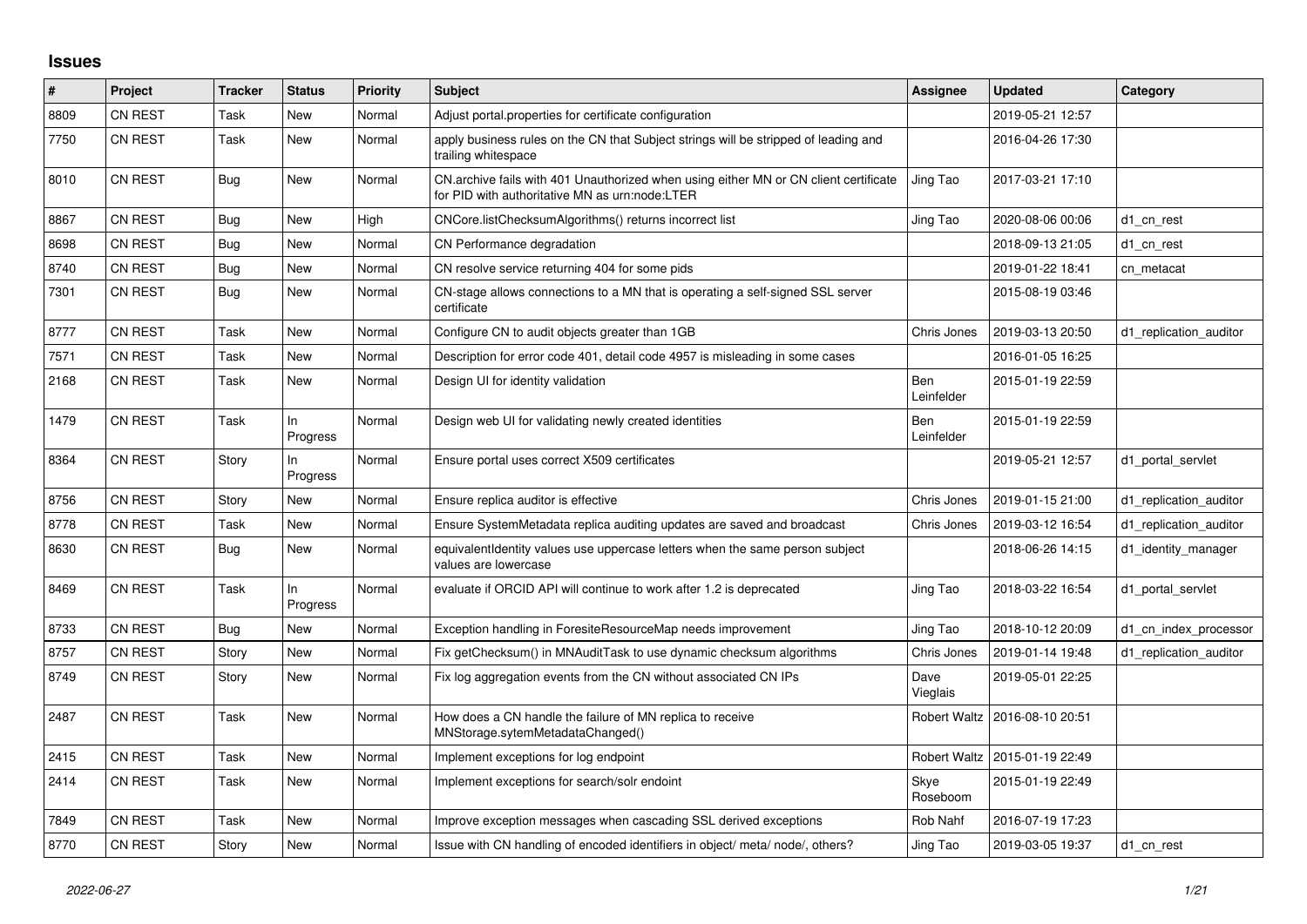| #    | Project        | <b>Tracker</b> | <b>Status</b>   | <b>Priority</b> | <b>Subject</b>                                                                                                        | <b>Assignee</b>     | <b>Updated</b>                  | Category               |
|------|----------------|----------------|-----------------|-----------------|-----------------------------------------------------------------------------------------------------------------------|---------------------|---------------------------------|------------------------|
| 8771 | CN REST        | Story          | New             | Normal          | Issue with LDAP when updating `nodeReplicationPolicy`                                                                 | Dave<br>Vieglais    | 2019-03-05 19:43                | d1 cn rest             |
| 5739 | CN REST        | Bug            | New             | Normal          | LDAP upgrades fail with purge of dataone-cn-os-core                                                                   | Robert Waltz        | 2015-01-19 23:05                |                        |
| 1412 | CN REST        | Task           | New             | Normal          | MN health check performed by CN                                                                                       |                     | Robert Waltz   2015-01-19 23:06 |                        |
| 7903 | <b>CN REST</b> | Task           | New             | Normal          | Need to implement/support the default http methods - HEAD and GET on all<br>DataONE API (both cn and mn)              | Jing Tao            | 2016-10-10 16:53                | d1 cn rest             |
| 7746 | CN REST        | <b>Bug</b>     | In.<br>Progress | Normal          | Node registration update fails when <contactsubject> spans multiple lines</contactsubject>                            | Rob Nahf            | 2016-04-26 17:30                | d1_cn_noderegistry     |
| 7440 | <b>CN REST</b> | Bug            | New             | Normal          | Non-discernable error during synchronization affecting (mostly)<br>urn:node:mnTestAEKOS - "Client is shutdown."       |                     | 2015-10-20 14:46                |                        |
| 7489 | CN REST        | <b>Bug</b>     | New             | Normal          | processing daemon common-logging misconfigured                                                                        | <b>Robert Waltz</b> | 2016-01-21 17:18                | d1 cn process daemon   |
| 8582 | <b>CN REST</b> | Story          | New             | Normal          | Replica Auditing service is throwing errors                                                                           | Jing Tao            | 2019-01-14 16:40                | d1_replication_auditor |
| 7918 | CN REST        | <b>Bug</b>     | New             | Normal          | SEAD object only partially synchronized - missing autogen.2016092916012224122<br>document from /var/metacat/documents | Dave<br>Vieglais    | 2016-10-21 18:00                | cn_metacat             |
| 8776 | CN REST        | Task           | <b>New</b>      | Normal          | Set valid replica status to completed                                                                                 | Chris Jones         | 2019-03-12 15:57                | d1_replication_auditor |
| 8864 | CN REST        | Story          | New             | Normal          | Sychronization does not register authoritative replica entry correctly                                                | Jing Tao            | 2020-06-19 21:59                | d1 synchronization     |
| 7911 | CN REST        | Task           | <b>New</b>      | Normal          | Synchronization allows invalid checksums, preventing corrected sync                                                   |                     | 2016-10-17 15:58                | d1 synchronization     |
| 7687 | CN REST        | Bug            | <b>New</b>      | Normal          | Synchronization unable to change BaseURLs upon updateNodeCapabilities<br>notification                                 | Rob Nahf            | 2016-07-22 19:22                | d1 synchronization     |
| 7161 | <b>CN REST</b> | Bug            | New             | Normal          | TERN object fails to be indexed by Solr, but successfully synchronized                                                |                     | 2015-06-05 18:04                | d1_synchronization     |
| 8860 | CN REST        | <b>Bug</b>     | New             | Normal          | token endpoint doesn't set a content-type and character encoding                                                      |                     | 2020-02-29 01:00                | d1_portal              |
| 7096 | CN REST        | Task           | New             | Normal          | Unexpectedly closed streams / disconnects on UNM network                                                              | Dave<br>Vieglais    | 2015-05-12 17:49                |                        |
| 8810 | CN REST        | Task           | New             | Normal          | Verify configuration of portal certificates                                                                           |                     | 2019-05-21 13:00                |                        |
| 8529 | DataONE API    | Task           | New             | Normal          | Add field to Solr index that includes the obsolescence chain                                                          |                     | 2018-04-10 05:21                |                        |
| 8528 | DataONE API    | Task           | New             | Normal          | Add MNRead.getVersions, CNRead.getVersions                                                                            |                     | 2018-04-03 19:26                |                        |
| 7684 | DataONE API    | Bug            | New             | Low             | Call to MNStorage.update() via REST API returns java.lang.StackOverflowError                                          |                     | 2016-03-21 23:07                |                        |
| 3658 | DataONE API    | Bug            | New             | Normal          | Deleting objects breaks obsoletes chain traversal                                                                     | Chris Jones         | 2015-01-19 22:29                |                        |
| 1644 | DataONE API    | Story          | New             | Normal          | Develop an object format creation policy                                                                              |                     | 2018-01-17 20:46                |                        |
| 7127 | DataONE API    | Task           | New             | Normal          | Finalize CNAuthentication interface                                                                                   | Dave<br>Vieglais    | 2015-05-21 19:31                | api documentation      |
| 7578 | DataONE API    | <b>Bug</b>     | <b>New</b>      | Normal          | Fix 404 link to d1 instance generator folder in documentation                                                         |                     | 2016-01-08 22:01                | api documentation      |
| 1442 | DataONE API    | Task           | New             | Normal          | Identify monitoring and logging use cases and requirements                                                            | Dave<br>Vieglais    | 2015-01-19 23:06                |                        |
| 1443 | DataONE API    | Task           | New             | Normal          | Identify operational requirements for monitoring and logging                                                          | Dave<br>Vieglais    | 2015-01-19 23:06                |                        |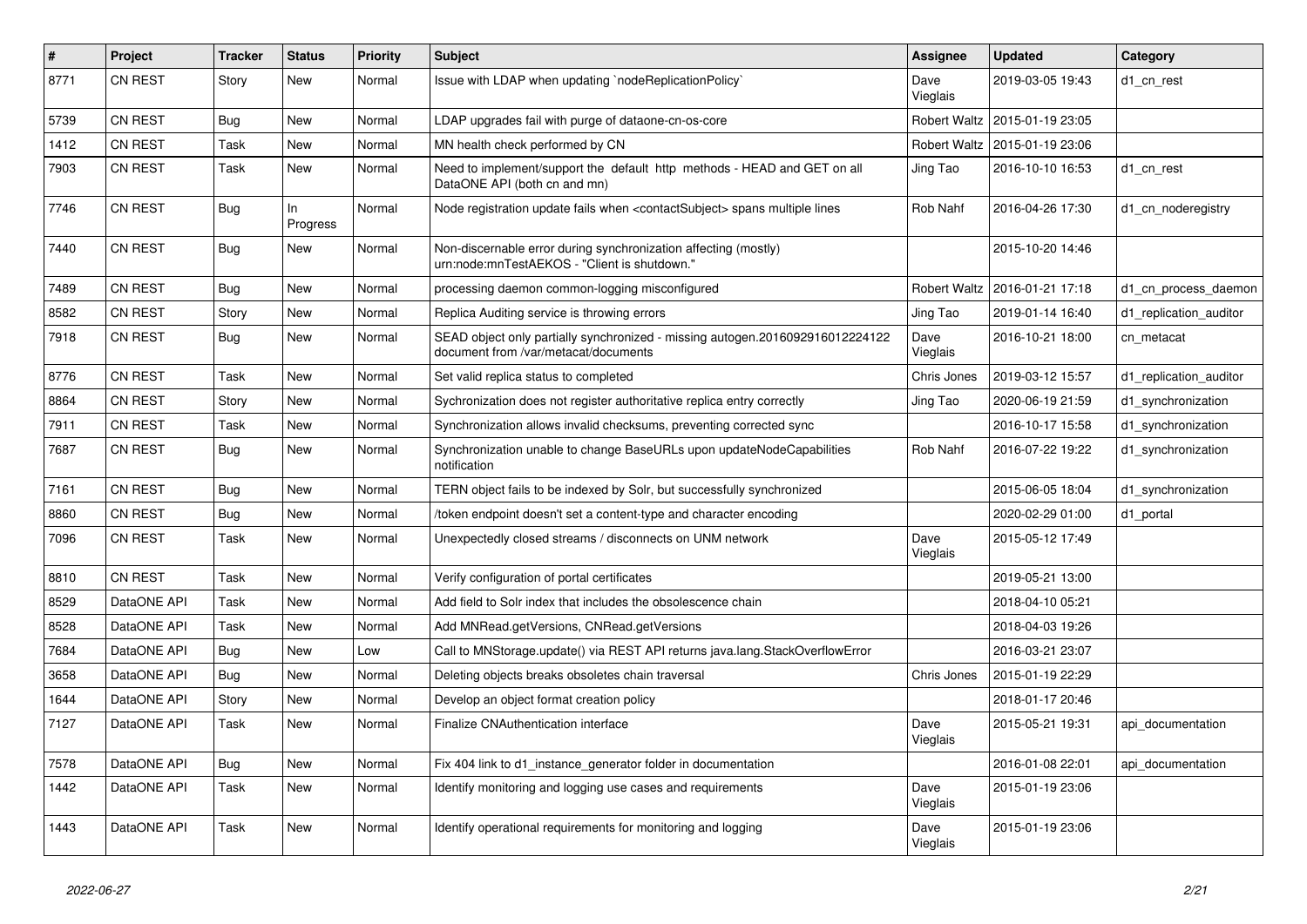| $\vert$ # | Project        | <b>Tracker</b> | <b>Status</b> | Priority | <b>Subject</b>                                                                                                                                                             | <b>Assignee</b>  | <b>Updated</b>   | Category          |
|-----------|----------------|----------------|---------------|----------|----------------------------------------------------------------------------------------------------------------------------------------------------------------------------|------------------|------------------|-------------------|
| 7528      | DataONE API    | <b>Bug</b>     | New           | Normal   | Incorrect argument name documented for CNCore.reserveldentier                                                                                                              |                  | 2015-12-08 19:51 | api_documentation |
| 6945      | DataONE API    | Feature        | New           | Normal   | MNRead.get uses the pid for the download filename, which provides a less that<br>optimal user experience when the pid is an opaque identifier such as DOIs, uuids,<br>etc. |                  | 2015-03-23 23:37 |                   |
| 7838      | DataONE API    | Task           | New           | Normal   | Modify the obsolescence chain process to accommodate the use case where both<br>old and new PIDs are present on the CN for v1 MNs                                          | Dave<br>Vieglais | 2016-06-29 02:20 |                   |
| 6759      | DataONE API    | Story          | New           | Normal   | ObjectFormat Management                                                                                                                                                    | Dave<br>Vieglais | 2015-01-19 23:17 |                   |
| 7839      | DataONE API    | Task           | New           | Normal   | Online documentation places synchronize in CNRead api                                                                                                                      | Dave<br>Vieglais | 2016-12-21 09:04 | api documentation |
| 8583      | DataONE API    | Feature        | New           | Normal   | Provide some mechanism for diagnosing correctness of MN certificates                                                                                                       | Dave<br>Vieglais | 2018-05-02 03:18 |                   |
| 7800      | <b>DUG</b>     | Task           | <b>New</b>    | Normal   | abstract reviews<br>(https://docs.google.com/document/d/1iZXCN4AWqYi5Z7wqMKb2o33QnQ_JAcV0K<br>VO4TeahHVA/edit)                                                             |                  | 2016-05-10 15:18 |                   |
| 7525      | <b>DUG</b>     | Task           | New           | Normal   | assessment effort update                                                                                                                                                   |                  | 2015-12-07 22:25 |                   |
| 7926      | <b>DUG</b>     | Task           | New           | Normal   | Certification and standards for data repositories (e.g. ISO 17421:2012, Data Seal of<br>Approval)                                                                          |                  | 2016-11-08 22:00 |                   |
| 7533      | <b>DUG</b>     | Task           | New           | Normal   | Create DUG 2016 Meeting page                                                                                                                                               |                  | 2015-12-08 21:44 |                   |
| 7925      | <b>DUG</b>     | Task           | New           | Normal   | Data Center certification                                                                                                                                                  |                  | 2016-11-08 21:33 |                   |
| 7862      | <b>DUG</b>     | Task           | New           | Normal   | DataONE DUG page may need updating<br>(https://www.dataone.org/dataone-users-group)                                                                                        |                  | 2016-08-08 15:00 |                   |
| 7909      | <b>DUG</b>     | Task           | New           | Normal   | DataONE update audio/visual equipment for remote link                                                                                                                      |                  | 2016-10-11 20:49 |                   |
| 7864      | <b>DUG</b>     | Task           | <b>New</b>    | Normal   | <b>DOI Services for Members</b>                                                                                                                                            |                  | 2016-08-09 20:40 |                   |
| 7907      | <b>DUG</b>     | Task           | New           | Normal   | Doodle poll on the time/date for monthly meeting                                                                                                                           |                  | 2016-10-11 20:35 |                   |
| 7476      | <b>DUG</b>     | Task           | New           | Normal   | Do we need an event management system to better organize the DUG?                                                                                                          |                  | 2015-11-09 22:43 |                   |
| 7473      | <b>DUG</b>     | Task           | New           | Normal   | Draft 2016 DUG annual meeting brochure                                                                                                                                     |                  | 2015-11-09 22:38 |                   |
| 7474      | <b>DUG</b>     | Task           | New           | Normal   | Draft generic letter of invitation that DUG SC can carry and distribute widely.                                                                                            |                  | 2015-11-09 22:38 |                   |
| 7484      | <b>DUG</b>     | Task           | <b>New</b>    | Normal   | DUG Agenda                                                                                                                                                                 |                  | 2015-11-10 21:39 |                   |
| 7524      | <b>DUG</b>     | Task           | New           | Normal   | Explore crowd sourcing for future DUG marketing effort                                                                                                                     |                  | 2015-12-07 22:25 |                   |
| 7863      | <b>DUG</b>     | Task           | New           | Normal   | Link to the recordings                                                                                                                                                     |                  | 2016-08-09 20:40 |                   |
| 7531      | <b>DUG</b>     | Task           | New           | Normal   | Quote request for EAB meeting                                                                                                                                              |                  | 2015-12-08 20:13 |                   |
| 7532      | <b>DUG</b>     | Task           | New           | Normal   | Registration Form for 2016.                                                                                                                                                |                  | 2015-12-08 21:30 |                   |
| 7908      | <b>DUG</b>     | Task           | New           | Normal   | Start a lesson learned document                                                                                                                                            |                  | 2016-10-11 20:35 |                   |
| 7475      | <b>DUG</b>     | Task           | New           | Normal   | Work with Erin/ESIP to distribute the brochure widely to students/faculty from UNC                                                                                         |                  | 2015-11-09 22:38 |                   |
| 3878      | Infrastructure | Task           | New           | Normal   | 4.2.1.1 Missing and Out-of-Date Documentation                                                                                                                              | Dave<br>Vieglais | 2014-09-24 18:27 |                   |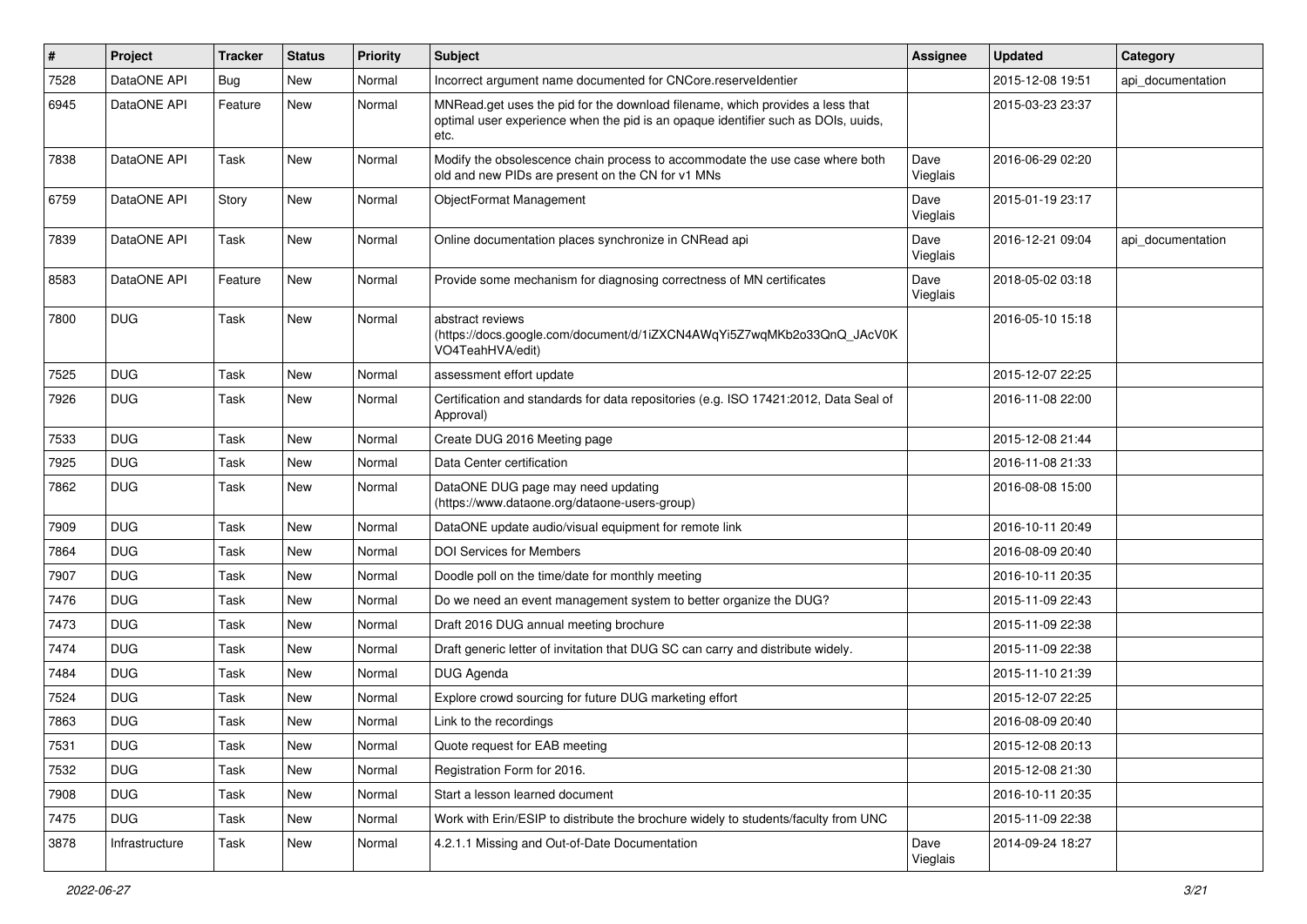| $\#$ | Project        | Tracker    | <b>Status</b>  | <b>Priority</b> | Subject                                                                                  | <b>Assignee</b>       | <b>Updated</b>   | Category                  |
|------|----------------|------------|----------------|-----------------|------------------------------------------------------------------------------------------|-----------------------|------------------|---------------------------|
| 3879 | Infrastructure | Task       | New            | Normal          | 4.2.1.2 Missing Policies and Expectations                                                |                       | 2014-09-24 18:27 | Environment.Production    |
| 3880 | Infrastructure | Task       | New            | Normal          | 4.2.1.3 CILogon Extension Not Documented                                                 |                       | 2014-09-24 18:27 | Environment.Production    |
| 3881 | Infrastructure | Task       | New            | Normal          | 4.2.1.4 Definition of Verified User Lacking                                              | Dave<br>Vieglais      | 2014-09-24 18:27 | Documentation             |
| 8822 | Infrastructure | <b>Bug</b> | New            | Low             | Account queries in STAGE-2 failing from web browser                                      |                       | 2019-06-19 01:44 |                           |
| 8236 | Infrastructure | Task       | New            | Normal          | Acquire ORCID API key under KU membership                                                | Dave<br>Vieglais      | 2018-01-09 02:21 |                           |
| 3978 | Infrastructure | Task       | In<br>Progress | Normal          | Add a CN reporting script that summarizes spatial data for the dashboard                 | Chris Jones           | 2014-03-31 17:41 | d1 dashboard              |
| 1646 | Infrastructure | Task       | New            | Normal          | Add addFormat() to the CNCore API                                                        |                       | 2016-06-22 16:51 |                           |
| 3768 | Infrastructure | Task       | New            | Normal          | Add canonical DataONE description paper to citing DataONE web-page                       | Amber<br>Budden       | 2013-05-16 22:20 | Community Engagement      |
| 2344 | Infrastructure | Task       | New            | Normal          | Add category for Ben's style sheets in Redmine                                           | Dave<br>Vieglais      | 2012-02-15 17:45 | <b>Support Operations</b> |
| 8173 | Infrastructure | Story      | New            | High            | add checks for retrograde systemMetadata changes                                         | Jing Tao              | 2018-01-17 18:38 | d1_indexer                |
| 3166 | Infrastructure | Task       | New            | Normal          | Add d1_common_java and d1_libclient_java and their depency jar                           |                       | 2012-08-31 17:15 |                           |
| 3171 | Infrastructure | Task       | New            | Normal          | Add d1_common_java d1_libclient_java and their dependency jar files to the morpho<br>lib |                       | 2012-08-31 17:27 |                           |
| 1159 | Infrastructure | Task       | In<br>Progress | Normal          | Add description of Group creation and management to design specs.                        | Matthew<br>Jones      | 2014-10-01 20:47 |                           |
| 3807 | Infrastructure | Task       | New            | Normal          | Add documentation for Types.QueryEngineDescription                                       | Dave<br>Vieglais      | 2014-10-02 17:21 | Documentation             |
| 8754 | Infrastructure | Task       | New            | Normal          | Add EML 2.2 to CN formats list                                                           | <b>Bryce</b><br>Mecum | 2018-12-19 00:54 |                           |
| 1585 | Infrastructure | Task       | New            | Low             | add exec-maven-plugin to trigger python integration tests at verify phase.               | Rob Nahf              | 2012-10-16 21:32 |                           |
| 4102 | Infrastructure | Task       | New            | Normal          | Add expiration policy for CNCore.reserveldentifier()                                     | Dave<br>Vieglais      | 2014-10-02 17:21 | Documentation             |
| 7859 | Infrastructure | Story      | New            | Normal          | Add formatID for the STL 3d model file format                                            | Dave<br>Vieglais      | 2018-01-17 19:04 |                           |
| 8053 | Infrastructure | Feature    | New            | Normal          | add funding award number to index                                                        | Peter<br>Slaughter    | 2019-03-04 19:36 | dataone-cn-index          |
| 2540 | Infrastructure | Feature    | In<br>Progress | Normal          | add generateIdentifier() method to MNStorage API                                         | Dave<br>Vieglais      | 2014-10-02 17:54 | Documentation             |
| 8804 | Infrastructure | Task       | New            | Normal          | Add Idap backup config to cn os-core                                                     | Dave<br>Vieglais      | 2019-05-21 12:32 | dataone-cn-os-core        |
| 8774 | Infrastructure | Decision   | New            | Normal          | Add new CN format for MPEG-2 or update video/mpeg format to cover MPEG-2                 |                       | 2019-03-08 16:03 |                           |
| 8762 | Infrastructure | Story      | New            | Normal          | Add new formats to CN                                                                    |                       | 2019-02-07 20:03 |                           |
| 7537 | Infrastructure | Task       | New            | Normal          | add nodelist refreshes to NodeLocator classes                                            | Rob Nahf              | 2015-12-10 16:59 | d1_libclient_java         |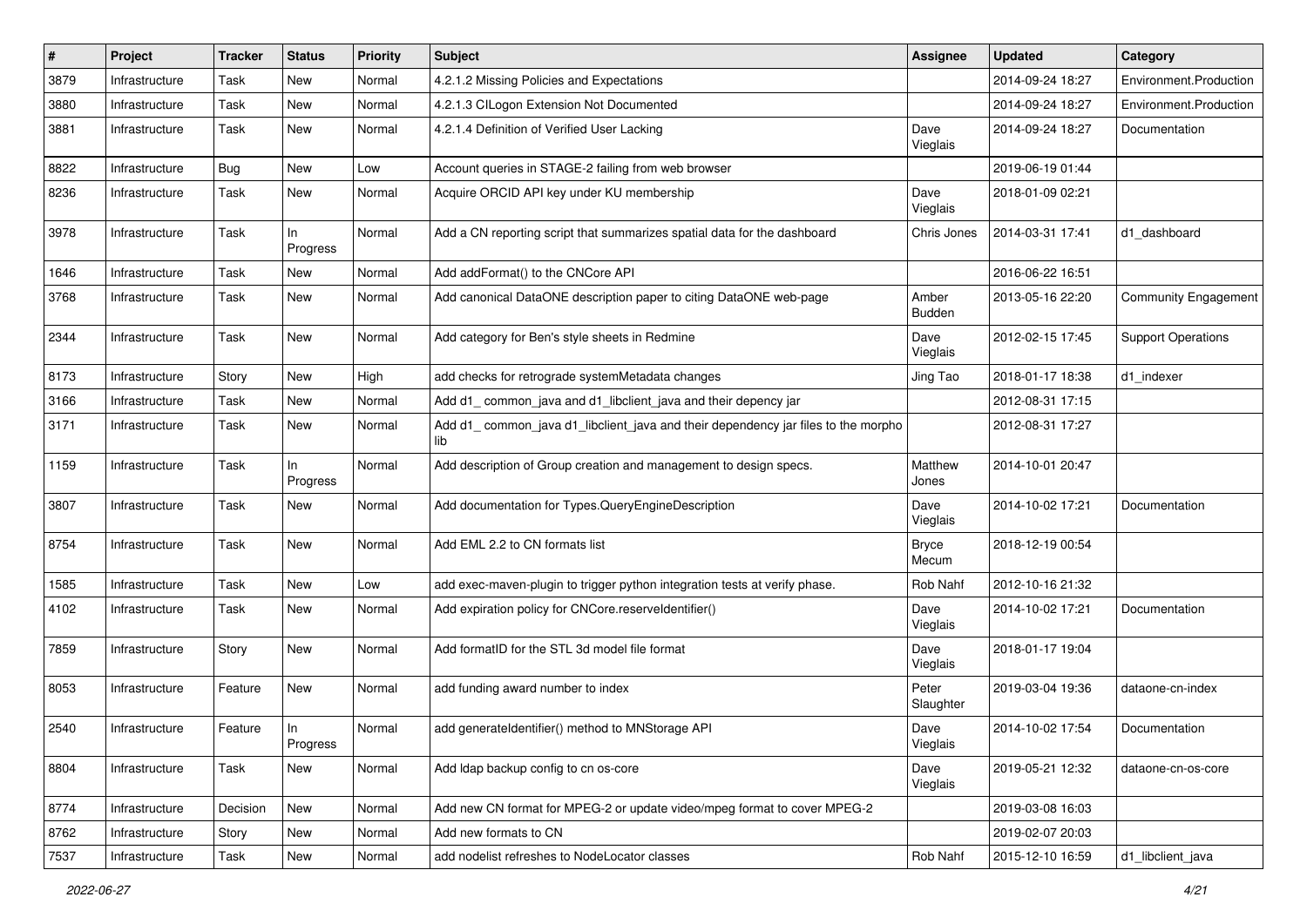| $\vert$ # | Project        | <b>Tracker</b> | <b>Status</b>   | <b>Priority</b> | <b>Subject</b>                                                                                                                  | Assignee                 | <b>Updated</b>   | Category            |
|-----------|----------------|----------------|-----------------|-----------------|---------------------------------------------------------------------------------------------------------------------------------|--------------------------|------------------|---------------------|
| 3357      | Infrastructure | Task           | New             | Normal          | Address ISet iterator bug that only iterates over a subset of the ISet                                                          | Ben<br>Leinfelder        | 2012-12-12 16:54 | Metacat             |
| 8065      | Infrastructure | Feature        | New             | Normal          | Add service to re-populate Hazelcast map for node attributes                                                                    |                          | 2018-01-09 19:10 |                     |
| 2492      | Infrastructure | Task           | New             | Normal          | Add status page for given {pid}                                                                                                 | <b>Ben</b><br>Leinfelder | 2012-03-15 02:02 | d1 monitor          |
| 8753      | Infrastructure | Task           | New             | Normal          | Add support for EML 2.2 (indexing, view)                                                                                        | <b>Bryce</b><br>Mecum    | 2018-12-19 00:54 |                     |
| 3466      | Infrastructure | Task           | New             | Normal          | Add synthetic key to systemMetadata table                                                                                       | <b>Ben</b><br>Leinfelder | 2013-01-08 18:30 |                     |
| 6854      | Infrastructure | Feature        | In.<br>Progress | Normal          | add testAssumptionFailure to run listener                                                                                       | Rob Nahf                 | 2016-01-26 22:30 | d1 integration      |
| 4059      | Infrastructure | Task           | New             | Normal          | Add test to verify node is reporting correct nodeld in log records                                                              | Rob Nahf                 | 2013-10-07 19:10 |                     |
| 8362      | Infrastructure | Task           | New             | Normal          | Add the indication that the cn account list is sliced                                                                           |                          | 2018-02-12 17:48 |                     |
| 8204      | Infrastructure | Story          | New             | Normal          | Adjust memory allocation for services running under JVM on CNs                                                                  |                          | 2018-01-09 19:10 |                     |
| 8205      | Infrastructure | Task           | New             | Normal          | Adjust memory allocation to Tomcat7 on CNs                                                                                      |                          | 2017-10-24 15:33 |                     |
| 8747      | Infrastructure | Task           | New             | Normal          | Adjust package configuration to persist changes between updates                                                                 | Dave<br>Vieglais         | 2018-11-16 17:32 |                     |
| 4675      | Infrastructure | Task           | New             | Normal          | Administratively delete those pids with the white spaces                                                                        |                          | 2014-09-24 18:09 |                     |
| 8184      | Infrastructure | Feature        | <b>New</b>      | Normal          | a feature indicates to restart tomcat when hazelcast client died                                                                | Jing Tao                 | 2017-09-14 19:14 | Metacat             |
| 6882      | Infrastructure | Bug            | New             | Normal          | after CN upgrade togglePortsAndReplication.sh missing                                                                           | <b>Robert Waltz</b>      | 2016-01-05 17:54 | d1 cn buildout      |
| 1527      | Infrastructure | Task           | New             | Normal          | Allow AccessPolicy to be set for groups                                                                                         | Matthew<br>Jones         | 2014-10-01 20:47 |                     |
| 4650      | Infrastructure | Story          | New             | Normal          | Allow MN to bias resolve to the authoritative MN                                                                                | Rob Nahf                 | 2018-01-17 20:00 | d1 cn common        |
| 8058      | Infrastructure | Feature        | <b>New</b>      | Normal          | Allow "upcoming" nodes to appear in the node list                                                                               | <b>Robert Waltz</b>      | 2017-04-03 18:33 | d1_cn_service       |
| 3076      | Infrastructure | Task           | New             | Normal          | Allow user to specify Morpho storage directory                                                                                  |                          | 2013-03-02 05:29 | Morpho              |
| 7699      | Infrastructure | <b>Bug</b>     | New             | Normal          | alter scripts that backup postgresql db                                                                                         |                          | 2017-05-09 17:33 | dataone-cn-os-core  |
| 8848      | Infrastructure | Story          | <b>New</b>      | Normal          | A minor difference of annotation index between CN and MN                                                                        |                          | 2019-11-01 21:37 |                     |
| 8641      | Infrastructure | <b>Bug</b>     | New             | Normal          | Any change to SystemMetadata causes a new replication task to be generated<br>without consideration of the object replicability | Chris Jones              | 2018-07-04 12:28 | d1 replication      |
| 6615      | Infrastructure | Bug            | New             | Normal          | Apt-get doesn't work on mn-sandbox-unm-1                                                                                        |                          | 2014-11-18 18:45 |                     |
| 4053      | Infrastructure | Task           | ln.<br>Progress | Normal          | <b>Architect OPeNDAP MN</b>                                                                                                     | Dave<br>Vieglais         | 2013-10-06 20:11 | mn.OPeNDAP          |
| 6754      | Infrastructure | Task           | New             | Normal          | Architecture API loose ends                                                                                                     | Dave<br>Vieglais         | 2015-01-13 18:54 | Architecture Design |
| 8235      | Infrastructure | Task           | <b>New</b>      | Normal          | Arrange with KU library to make use of ORCID membership to support DataONE<br>authentication                                    | Dave<br>Vieglais         | 2018-01-09 02:01 |                     |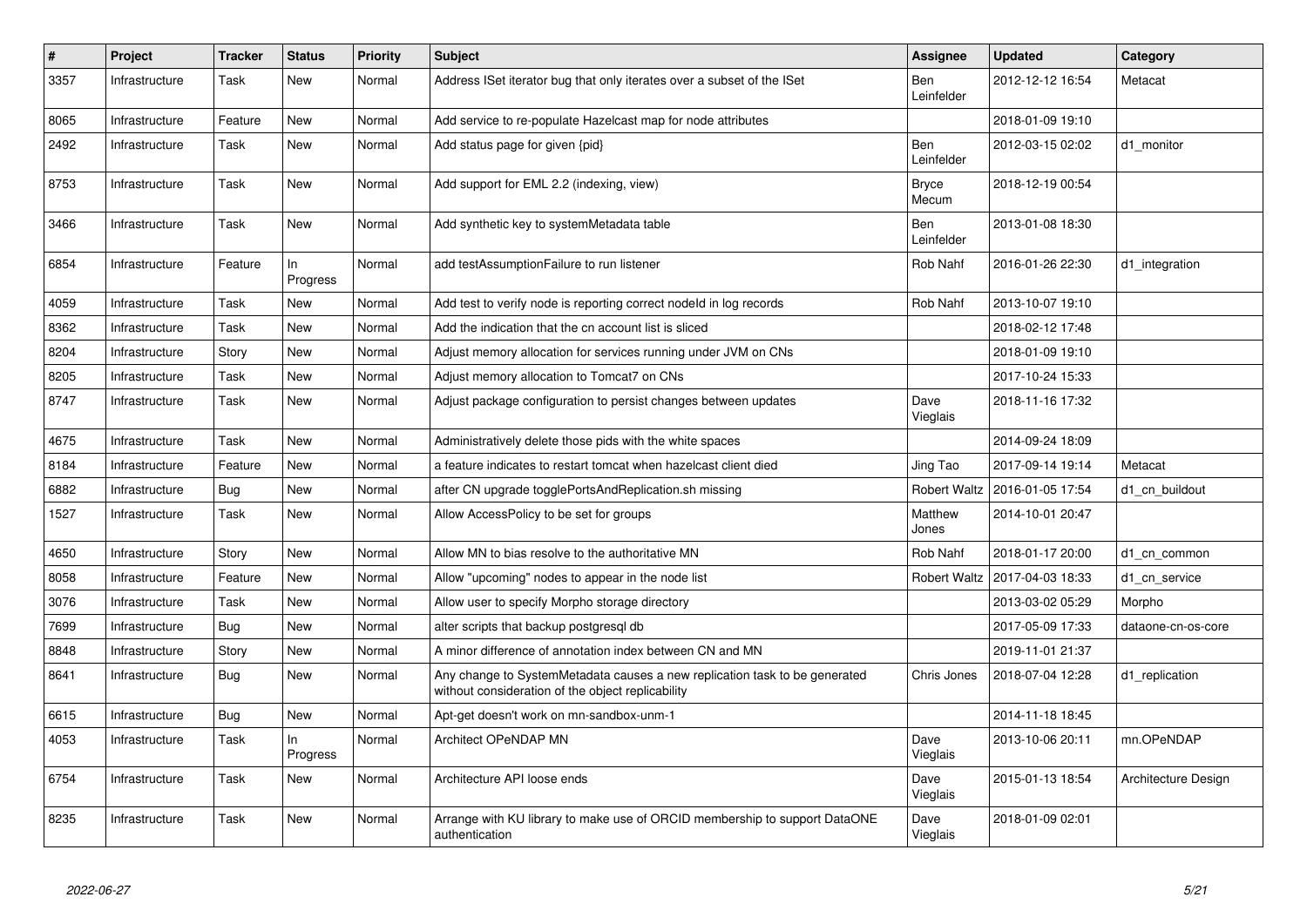| #    | <b>Project</b> | <b>Tracker</b> | <b>Status</b>  | <b>Priority</b> | <b>Subject</b>                                                                                                                  | Assignee         | <b>Updated</b>                  | Category                  |
|------|----------------|----------------|----------------|-----------------|---------------------------------------------------------------------------------------------------------------------------------|------------------|---------------------------------|---------------------------|
| 4674 | Infrastructure | <b>Bug</b>     | New            | Urgent          | Ask Judith, Mike and Virgina Perez.2.1 to obsolete those pids which contain the<br>white spaces.                                | Jing Tao         | 2017-05-04 18:01                | d1 cn service             |
| 3122 | Infrastructure | <b>Bug</b>     | In<br>Progress | Normal          | asterisk in search term                                                                                                         | Skye<br>Roseboom | 2014-10-02 18:02                | d1 mercury                |
| 7371 | Infrastructure | <b>Bug</b>     | <b>New</b>     | Normal          | A systemMetadata update that changes the formatID from DATA to METADATA or<br>RESOURCE_MAP will not upload the object to the CN |                  | Robert Waltz   2015-09-22 21:47 | d1 cn service             |
| 8739 | Infrastructure | Task           | In<br>Progress | Normal          | Attempting to set ulimit results in error on UCSB systems                                                                       | Jing Tao         | 2018-11-08 15:10                | d1_process_daemon         |
| 2464 | Infrastructure | Task           | New            | Normal          | Authentication - no space after comma in subjects                                                                               | Dave<br>Vieglais | 2014-10-02 17:21                | Documentation             |
| 2466 | Infrastructure | Task           | New            | Normal          | Authentication - Remove references to Principal                                                                                 | Dave<br>Vieglais | 2014-10-02 17:21                | Documentation             |
| 2465 | Infrastructure | Task           | <b>New</b>     | Normal          | Authentication - Remove TODO about selecting format for principal name                                                          | Dave<br>Vieglais | 2014-10-02 17:21                | Documentation             |
| 6791 | Infrastructure | <b>Bug</b>     | <b>New</b>     | Normal          | Building d1_log_aggregation doesn't trigger downstream builds                                                                   |                  | 2015-01-31 00:32                | <b>Support Operations</b> |
| 3080 | Infrastructure | Task           | <b>New</b>     | Normal          | Calling Dataone client library in morpho                                                                                        |                  | 2013-03-02 05:28                |                           |
| 3895 | Infrastructure | Task           | New            | Normal          | Can we add bugs to a task in a story?                                                                                           |                  | 2014-09-24 18:27                |                           |
| 8045 | Infrastructure | Bug            | <b>New</b>     | Normal          | certificateLocation not seeming to be utilized                                                                                  | Rob Nahf         | 2017-03-14 20:45                | d1 libclient java         |
| 8044 | Infrastructure | Story          | New            | Normal          | certificate manager should check expiration of CAs it loads into the trust manager.                                             | Rob Nahf         | 2018-01-09 19:10                | d1 libclient java         |
| 4038 | Infrastructure | Feature        | New            | Normal          | change default replication implementation                                                                                       | Matthew<br>Jones | 2014-10-01 21:26                | d1 replication            |
| 5136 | Infrastructure | Task           | New            | Normal          | Change DNS seetings on all DataONE VMs                                                                                          | Chris Jones      | 2014-05-08 03:16                | Environment.Production    |
| 2286 | Infrastructure | Task           | New            | Low             | Change Exceptions. Invalid Token to Exceptions. Invalid Session                                                                 | Dave<br>Vieglais | 2014-10-02 17:21                | Documentation             |
| 3063 | Infrastructure | Task           | New            | Normal          | Change Mutability of Metadata documentation                                                                                     | Dave<br>Vieglais | 2014-09-24 18:27                | Documentation             |
| 8573 | Infrastructure | <b>Bug</b>     | In<br>Progress | Normal          | changing accessPolicies and rightHolders down the line of series can cause<br>improper sync failures                            | Rob Nahf         | 2018-05-03 21:52                | d1_synchronization        |
| 2488 | Infrastructure | Story          | New            | Normal          | Changing the authoritativeMembernode will require all replica's systemMetadata be<br>updated                                    | Dave<br>Vieglais | 2018-01-17 20:39                | d1_synchronization        |
| 8307 | Infrastructure | Story          | <b>New</b>     | Normal          | Check node subject on node registration and subsequent calls                                                                    | Jing Tao         | 2018-02-06 20:06                | d1 cn node registry       |
| 4722 | Infrastructure | Task           | <b>New</b>     | Normal          | Clarify permissions for CN                                                                                                      | Dave<br>Vieglais | 2014-10-02 17:21                |                           |
| 1481 | Infrastructure | Task           | New            | Normal          | Clarify spec that groups can own objects                                                                                        | Matthew<br>Jones | 2014-10-01 20:47                |                           |
| 1485 | Infrastructure | Task           | New            | Normal          | Clean up authn requirements listing                                                                                             | Matthew<br>Jones | 2014-10-01 20:47                |                           |
| 8806 | Infrastructure | Story          | New            | Normal          | Cleanup from OS upgrades                                                                                                        |                  | 2019-05-21 12:45                |                           |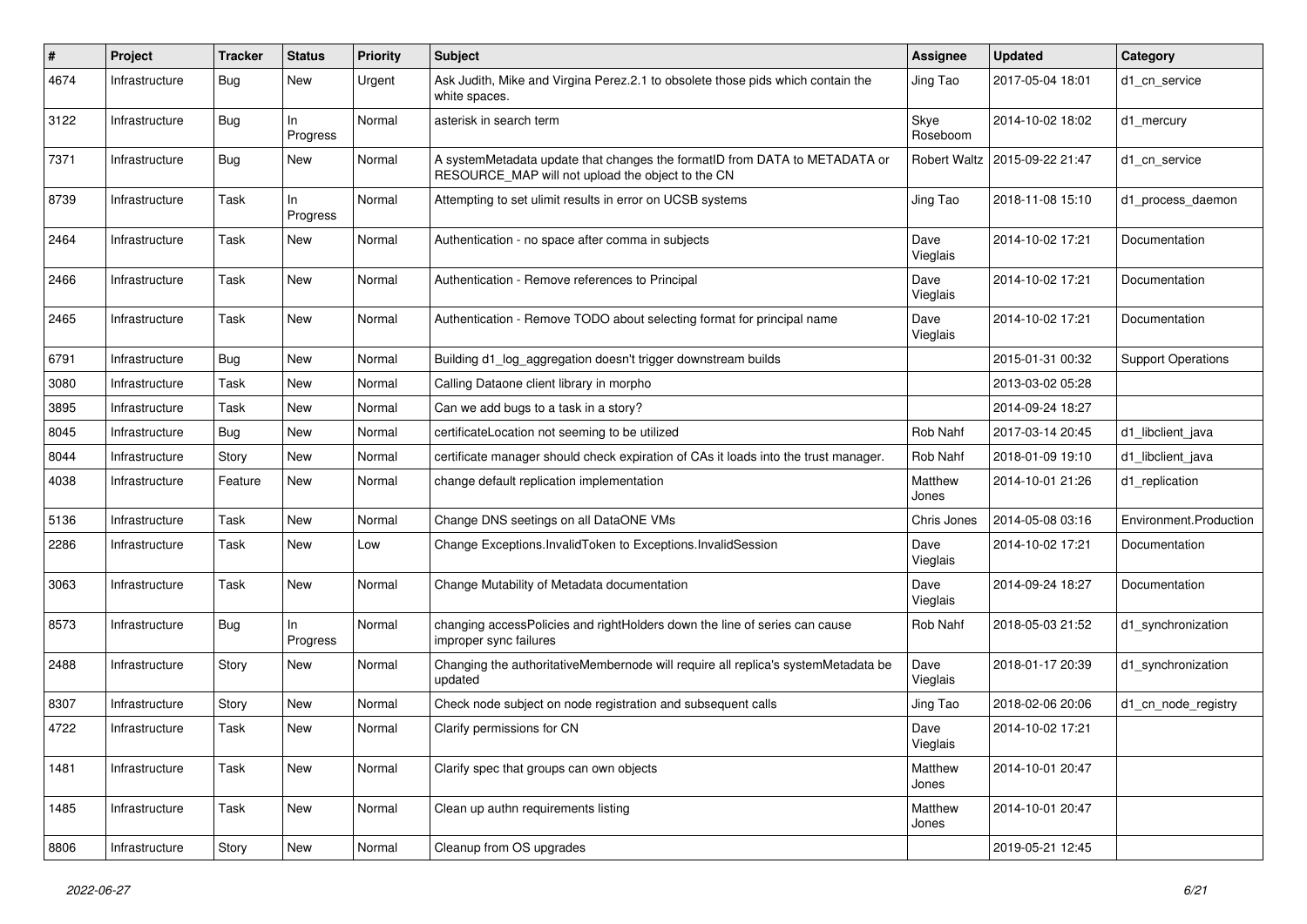| #    | Project        | <b>Tracker</b> | <b>Status</b>   | <b>Priority</b> | <b>Subject</b>                                                                                     | <b>Assignee</b>   | <b>Updated</b>                  | Category               |
|------|----------------|----------------|-----------------|-----------------|----------------------------------------------------------------------------------------------------|-------------------|---------------------------------|------------------------|
| 6168 | Infrastructure | Task           | New             | Normal          | CNAuthorization.setRightsHolder() returns 500 ServiceFailure                                       | Chris Jones       | 2014-08-29 16:01                | d1_cn_service          |
| 7601 | Infrastructure | Bug            | <b>New</b>      | High            | CN checksum inconsistencies                                                                        | Dave<br>Vieglais  | 2016-01-26 19:29                |                        |
| 2342 | Infrastructure | Task           | New             | Normal          | CNCore.reserveldentifier() - Update REST description                                               | Dave<br>Vieglais  | 2014-10-02 17:21                | Documentation          |
| 6392 | Infrastructure | Decision       | New             | Normal          | CN getChecksum REST API design review                                                              | Dave<br>Vieglais  | 2014-09-18 17:09                | Requirement            |
| 6250 | Infrastructure | Task           | New             | Normal          | CN methods return 500 Service Failure when called with bogus test data and without<br>certificates | Chris Jones       | 2014-08-29 18:59                | d1 cn service          |
| 7884 | Infrastructure | Task           | <b>New</b>      | Normal          | CN portal log is misconfigured                                                                     | Rob Nahf          | 2016-09-09 20:18                | d1_portal_servlet      |
| 3419 | Infrastructure | Task           | In<br>Progress  | Normal          | CNRead.describe() does not return Content-Length header                                            | Chris Jones       | 2013-02-21 18:41                | Metacat                |
| 6166 | Infrastructure | Task           | New             | Normal          | CNRead.getChecksum() returns Content-Type of text/csv while it should be an xml<br>type            | Chris Jones       | 2014-08-29 15:04                | d1 cn service          |
| 3314 | Infrastructure | Task           | New             | Normal          | CNRead.getQueryEngineDescription() - REST URL                                                      | Dave<br>Vieglais  | 2014-10-02 17:21                | Documentation          |
| 3315 | Infrastructure | Task           | <b>New</b>      | Normal          | CNRead.query() - POST in addition to GET                                                           | Dave<br>Vieglais  | 2014-10-02 17:21                | Documentation          |
| 2394 | Infrastructure | Task           | New             | Normal          | CNRead.search() - solr / SOLR                                                                      | Dave<br>Vieglais  | 2014-10-02 17:21                | Documentation          |
| 2131 | Infrastructure | Task           | New             | Normal          | CNRegister.updateNodeCapabilities() - nodeid -> nodeld                                             | Dave<br>Vieglais  | 2014-10-02 17:21                |                        |
| 2054 | Infrastructure | Task           | New             | Normal          | CNReplication.setReplicationPolicy(), updateReplicationMetadata()                                  | Dave<br>Vieglais  | 2014-10-02 17:21                | Documentation          |
| 2053 | Infrastructure | Task           | <b>New</b>      | Normal          | CNReplication.setReplicationStatus() - Add info about serialVersion                                |                   | 2014-10-02 17:21                |                        |
| 2475 | Infrastructure | Task           | New             | Normal          | CNReplication.setReplicationStatus() - How to represent null                                       | Dave<br>Vieglais  | 2014-10-02 17:21                | Documentation          |
| 6706 | Infrastructure | Task           | <b>New</b>      | Normal          | CN-SANDBOX initiated synchronization with mnTestLTER before node was<br>"approved"                 |                   | Robert Waltz   2015-10-09 17:38 | Environment.Sandbox    |
| 8851 | Infrastructure | Story          | <b>New</b>      | Normal          | CN sends error doc with "pid" to v2 endpoint                                                       | Jing Tao          | 2019-11-06 22:31                | d1_synchronization     |
| 6070 | Infrastructure | <b>Bug</b>     | New             | Normal          | CNs missing GOA objects                                                                            | Robert Waltz      | 2016-08-10 20:56                | d1 synchronization     |
| 7958 | Infrastructure | Task           | In.<br>Progress | Normal          | CN sometimes sends invalid submitSynchronizationFailed document to MN                              | Rob Nahf          | 2017-01-04 17:23                | d1_synchronization     |
| 8151 | Infrastructure | Task           | New             | Normal          | CNs should verify that the authoritativeMN listed in SystemMetadata is a valid MN                  | Jing Tao          | 2017-07-19 21:32                |                        |
| 7807 | Infrastructure | Story          | New             | Low             | cn.synchronize should support synchronization failure corrections.                                 |                   | 2018-01-17 19:15                | Architecture Design    |
| 3612 | Infrastructure | Task           | New             | Normal          | CN SystemMetadata has incomplete obsoletedBy information                                           | Ben<br>Leinfelder | 2013-03-08 17:43                | Environment.Production |
| 6378 | Infrastructure | Task           | Testing         | Normal          | code up the new strategy                                                                           | Rob Nahf          | 2016-06-22 16:53                | d1_replication         |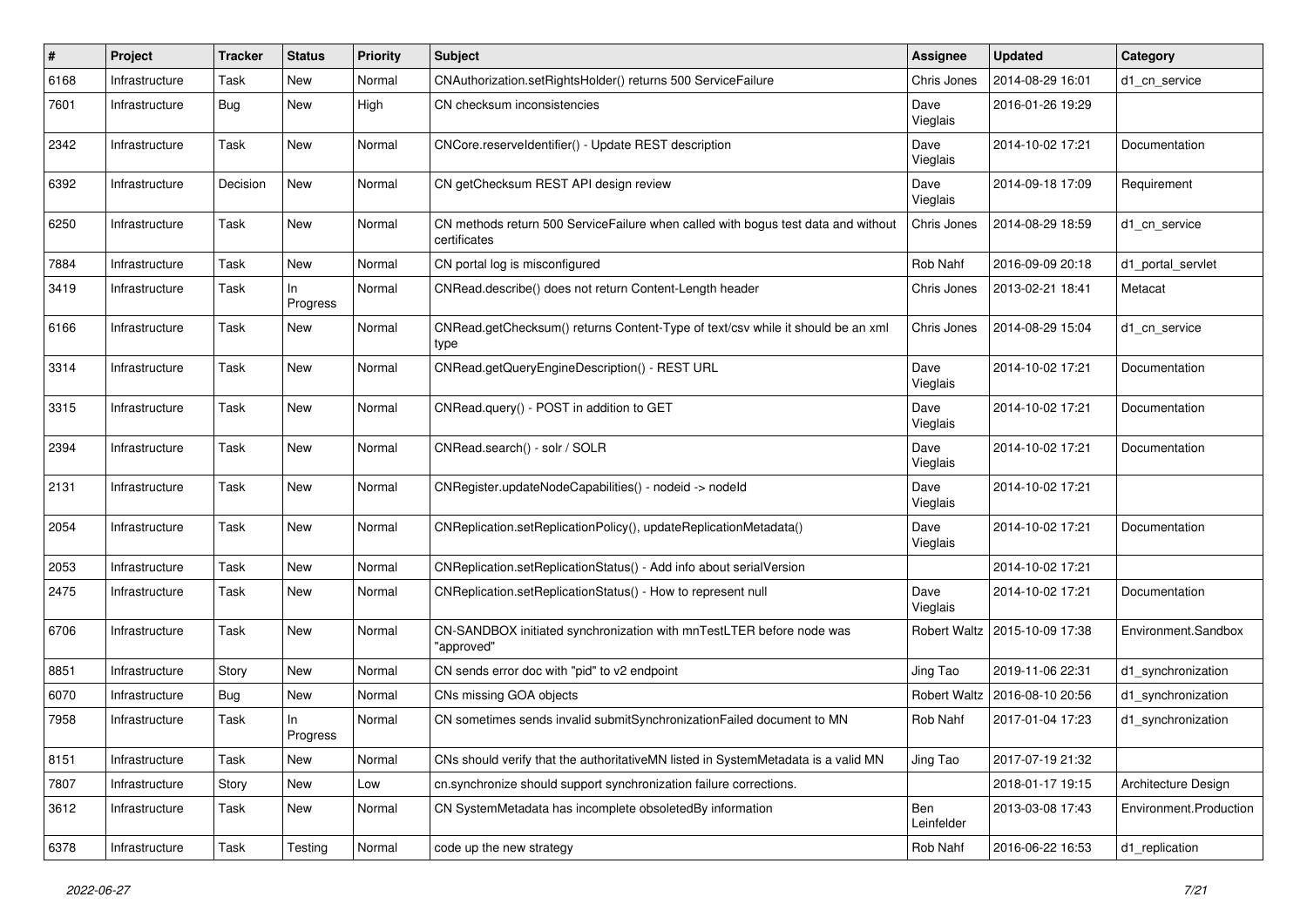| $\pmb{\#}$ | Project        | <b>Tracker</b> | <b>Status</b>   | <b>Priority</b> | <b>Subject</b>                                                                               | Assignee         | <b>Updated</b>   | Category                         |
|------------|----------------|----------------|-----------------|-----------------|----------------------------------------------------------------------------------------------|------------------|------------------|----------------------------------|
| 1339       | Infrastructure | Task           | New             | Normal          | "common" -> "base" or "foundation"                                                           |                  | 2011-02-09 23:19 |                                  |
| 3974       | Infrastructure | Task           | <b>New</b>      | Normal          | Complete agenda for meeting                                                                  | Dave<br>Vieglais | 2013-09-11 20:59 |                                  |
| 1467       | Infrastructure | Task           | In<br>Progress  | Normal          | Complete d1_schema changes for Authz and Authn.                                              | Matthew<br>Jones | 2014-10-01 20:47 | Documentation                    |
| 8791       | Infrastructure | Story          | New             | Normal          | Complete deprecation of ONEMercury interface                                                 | Rob Nahf         | 2019-05-01 14:00 | d1 mercury                       |
| 1334       | Infrastructure | Task           | <b>New</b>      | Normal          | Completely remove detailCode                                                                 |                  | 2011-02-09 22:51 |                                  |
| 1890       | Infrastructure | Task           | New             | Normal          | Comply with Maven Central requirements for publishing artifacts                              | Matthew<br>Jones | 2011-10-27 21:39 |                                  |
| 1521       | Infrastructure | Task           | <b>New</b>      | Normal          | <b>Compressed Response</b>                                                                   |                  | 2011-05-04 14:35 |                                  |
| 1225       | Infrastructure | Task           | New             | Normal          | Configure Hudson Metacat build                                                               |                  | 2011-01-13 14:41 | Metacat                          |
| 1227       | Infrastructure | Task           | New             | Normal          | configure Hudson to build Mercury for deployment to a CN                                     | Dave<br>Vieglais | 2011-01-13 15:16 | d1_mercury                       |
| 3313       | Infrastructure | Task           | New             | Normal          | Configure indexer to handle inline eml data                                                  | Skye<br>Roseboom | 2012-10-08 21:01 | d1_indexer                       |
| 6565       | Infrastructure | Task           | <b>New</b>      | Normal          | Configure Jenkins jobs for ezid (ezid-client)                                                | Rob Nahf         | 2014-12-15 18:36 |                                  |
| 7890       | Infrastructure | Task           | In<br>Progress  | Normal          | configure jenkins-ucsb-1 apache server to host ubuntu repositories                           | Rob Nahf         | 2017-04-19 19:12 |                                  |
| 6569       | Infrastructure | Task           | New             | Normal          | configure jobs for tag $1.0.1$ , $1.0.0$ and $0.9.0$                                         | Rob Nahf         | 2014-11-14 17:56 |                                  |
| 8237       | Infrastructure | Task           | New             | Normal          | Configure production environment to use new API key under KU ORCID membership                | Dave<br>Vieglais | 2018-01-09 02:21 | Authentication,<br>Authorization |
| 8817       | Infrastructure | Task           | New             | Normal          | Configure sitemaps on the CN                                                                 | Jing Tao         | 2020-03-12 18:30 |                                  |
| 3577       | Infrastructure | Task           | <b>New</b>      | Normal          | Confusing message about "Ignored Tests present".                                             | Rob Nahf         | 2013-02-14 22:36 | MNWebChecker                     |
| 8038       | Infrastructure | Story          | In<br>Progress  | Normal          | connect logging output to a log analysis tool                                                | Dave<br>Vieglais | 2018-01-17 18:52 | d1_synchronization               |
| 8616       | Infrastructure | Decision       | New             | Normal          | Consider expanding isotc211's indexing component's keyword XPath to cover<br>topicCategories |                  | 2018-06-15 00:13 |                                  |
| 8215       | Infrastructure | <b>Bug</b>     | <b>New</b>      | Normal          | Consider how Subjects are compared (e.g. HTTP vs. HTTPS ORCID URIs)                          |                  | 2017-11-07 22:11 |                                  |
| 5145       | Infrastructure | Feature        | <b>New</b>      | Normal          | Consider including cert subject(s) in NotAuthorized exceptions                               | Chris Jones      | 2014-09-25 17:44 | d1 cn service                    |
| 8070       | Infrastructure | Task           | New             | Normal          | Consolidate the index application-context files                                              | Jing Tao         | 2017-04-13 12:51 |                                  |
| 7641       | Infrastructure | Task           | New             | Normal          | contact ONEShare                                                                             | Laura<br>Moyers  | 2016-02-12 16:40 | Environment.Production           |
| 7612       | Infrastructure | Task           | In.<br>Progress | Normal          | Contact ORNLDAAC                                                                             | Laura<br>Moyers  | 2016-02-11 18:02 | Environment.Production           |
| 7358       | Infrastructure | Story          | In<br>Progress  | Normal          | ContactSubject on NodeList must be valid D1 Idap entry                                       | Dave<br>Vieglais | 2016-12-21 09:05 | Authentication,<br>Authorization |
| 2956       | Infrastructure | Task           | In.<br>Progress | Normal          | content-checking tests for MNs entering an environment                                       | Rob Nahf         | 2014-10-01 22:04 | d1_integration                   |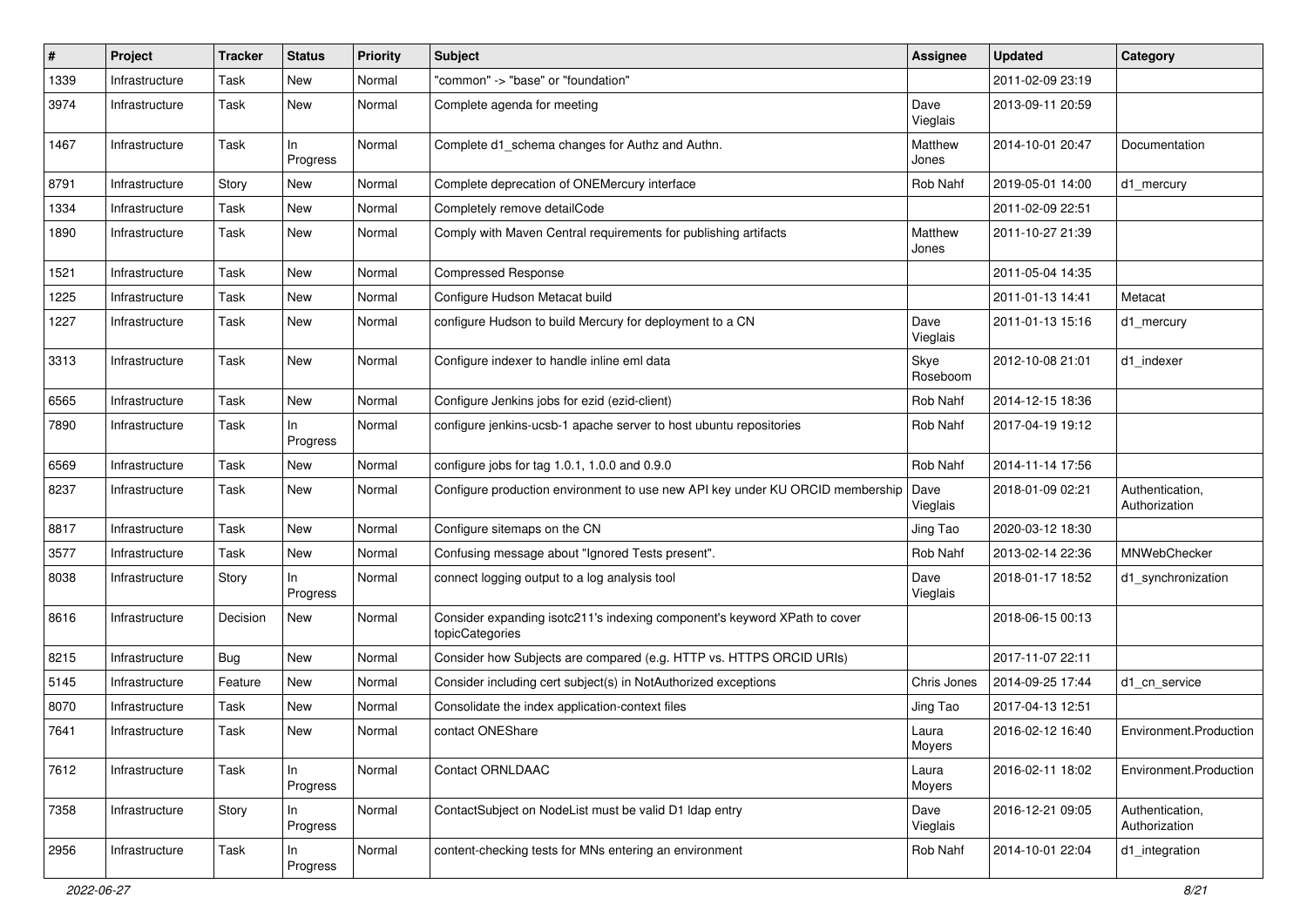| $\#$ | Project        | <b>Tracker</b> | <b>Status</b>   | <b>Priority</b> | <b>Subject</b>                                                                | <b>Assignee</b>   | <b>Updated</b>   | Category                         |
|------|----------------|----------------|-----------------|-----------------|-------------------------------------------------------------------------------|-------------------|------------------|----------------------------------|
| 3591 | Infrastructure | Story          | In<br>Progress  | Normal          | Content consistency checks for new member nodes                               | Rob Nahf          | 2018-01-17 20:23 | MNWebChecker                     |
| 2343 | Infrastructure | Task           | New             | Normal          | Convert style sheets to separate product                                      | Ben<br>Leinfelder | 2012-02-15 17:43 |                                  |
| 8051 | Infrastructure | <b>Bug</b>     | In<br>Progress  | Normal          | CORS-based CN calls fail using Internet Explorer on Windows                   | Chris Jones       | 2017-03-28 16:35 | dataone-cn-os-core               |
| 6513 | Infrastructure | Story          | New             | Normal          | Create a Local Cache of all Membernode log records on the single master CN    | Dave<br>Vieglais  | 2018-01-17 19:49 | d1_log_aggregation               |
| 7184 | Infrastructure | Task           | <b>New</b>      | Normal          | Create an Ansible script that can replace a server certificate                | Nick Outin        | 2015-06-15 15:10 | <b>Support Operations</b>        |
| 7876 | Infrastructure | Feature        | New             | Normal          | Create a new admin page for Metacat admins to register schemas                | Jing Tao          | 2016-12-21 09:11 | Metacat                          |
| 725  | Infrastructure | Story          | In<br>Progress  | Normal          | Create Authentication and Access control design specifications                | Dave<br>Vieglais  | 2018-01-17 20:52 | Documentation                    |
| 4704 | Infrastructure | Task           | <b>New</b>      | Normal          | Create a view of MN holdings from a CN perspective                            | Dave<br>Vieglais  | 2014-04-09 15:33 |                                  |
| 3488 | Infrastructure | Task           | New             | Normal          | Create custom merge policy to support managing data/information inconsistency | Chris Jones       | 2014-03-14 17:27 | Metacat                          |
| 2545 | Infrastructure | Task           | New             | Normal          | create d1_integration tests using for MN.generateIdentifier                   | Rob Nahf          | 2014-10-02 17:54 | d1 integration                   |
| 2664 | Infrastructure | Task           | <b>New</b>      | Normal          | Create documentation for how transitivity is enacted for authorization        | Matthew<br>Jones  | 2014-10-01 20:47 | Authentication,<br>Authorization |
| 8792 | Infrastructure | Task           | New             | Normal          | Create landing page for redirection from ONEMercury                           |                   | 2019-05-01 14:03 |                                  |
| 4300 | Infrastructure | <b>Bug</b>     | New             | Low             | Create more appropriate "create" entry in the LogRecord for replicas          | Roger Dahl        | 2016-04-21 22:38 | d1 mn GMN                        |
| 1494 | Infrastructure | Task           | New             | Normal          | Create sequence diagrams for Authentication services.                         | Matthew<br>Jones  | 2014-10-01 20:47 |                                  |
| 3046 | Infrastructure | Task           | In<br>Progress  | Normal          | Create utility to update ORE maps with invalid date formats                   | Ben<br>Leinfelder | 2012-08-14 23:41 |                                  |
| 6034 | Infrastructure | Task           | In.<br>Progress | Normal          | d1_client_cli CCI 2.0 support                                                 | Roger Dahl        | 2014-08-11 16:23 | d1 client cli                    |
| 8857 | Infrastructure | Story          | New             | Normal          | D1Client.getCN() always get the production cn on the CN Tomcat context        | Jing Tao          | 2019-12-13 00:34 | dataone-cn-rest-service          |
| 7523 | Infrastructure | <b>Bug</b>     | In<br>Progress  | Normal          | D1Client no longer updates stale NodeList                                     | Rob Nahf          | 2016-04-19 22:27 | d1 libclient java                |
| 8448 | Infrastructure | Bug            | <b>New</b>      | Normal          | d1 cn index tool doesn't reindex an pid from a given file                     | Jing Tao          | 2018-03-02 22:06 | d1 indexer                       |
| 6026 | Infrastructure | Task           | In.<br>Progress | Normal          | d1_common CCI 2.0 support                                                     | Roger Dahl        | 2014-08-01 15:49 | d1 common python                 |
| 7713 | Infrastructure | Story          | New             | Normal          | d1DebConfig.xml should be versioned in dataone-cn-os-core                     | Rob Nahf          | 2018-01-17 19:24 | d1 cn buildout                   |
| 8686 | Infrastructure | Bug            | New             | Normal          | d1-index-task-processor failed with NPE                                       | Rob Nahf          | 2018-08-24 01:35 | d1 indexer                       |
| 7933 | Infrastructure | <b>Bug</b>     | New             | Normal          | d1-index-task-processor stops processing task queue                           | Jing Tao          | 2017-01-11 23:47 | d1 indexer                       |
| 6033 | Infrastructure | Task           | In<br>Progress  | Normal          | d1_libclient_python CCI 2.0 support                                           | Roger Dahl        | 2014-08-11 16:22 | d1_libclient_python              |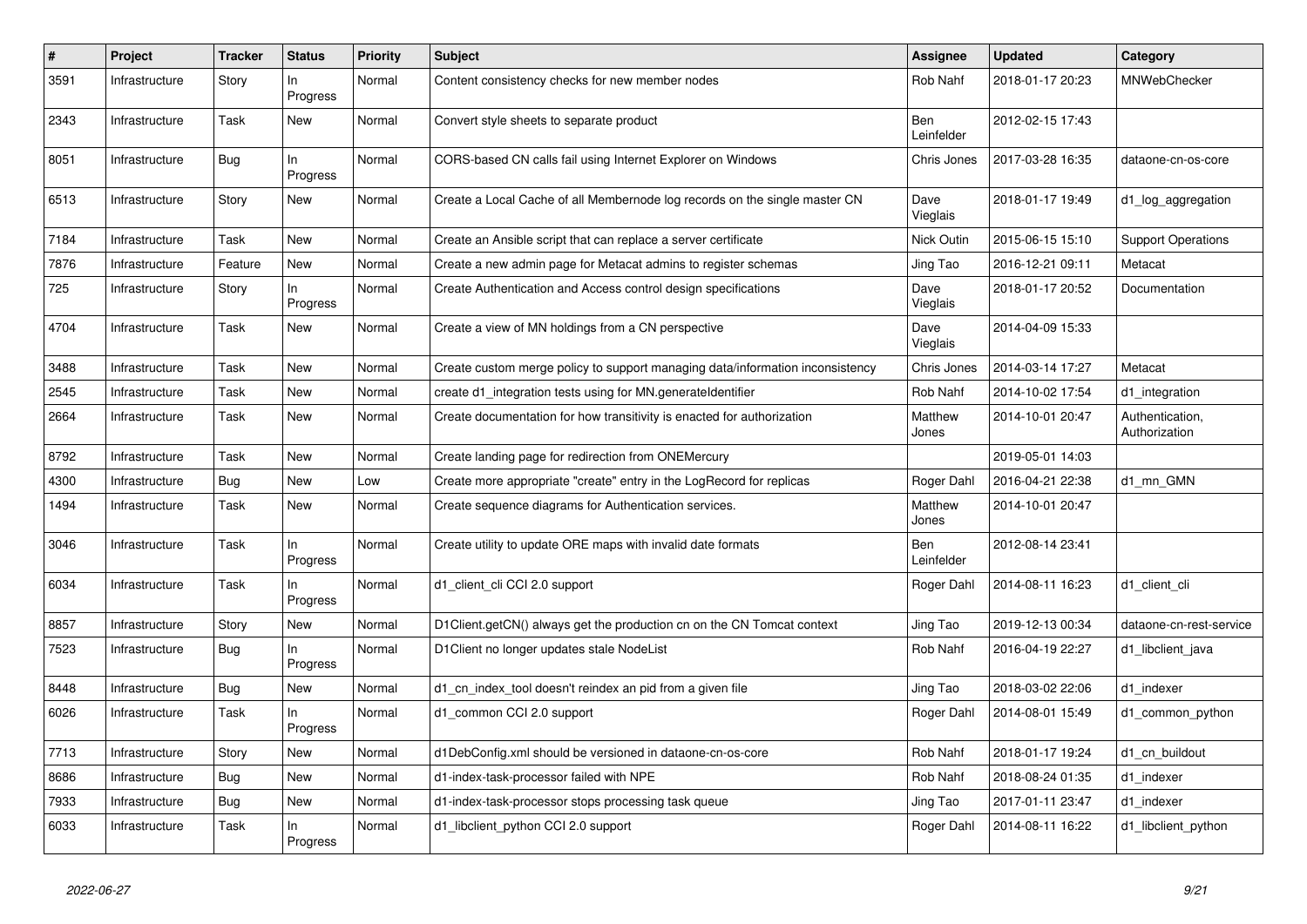| #    | <b>Project</b> | <b>Tracker</b> | <b>Status</b>   | <b>Priority</b> | Subject                                                                                                                 | Assignee             | <b>Updated</b>                  | Category                  |
|------|----------------|----------------|-----------------|-----------------|-------------------------------------------------------------------------------------------------------------------------|----------------------|---------------------------------|---------------------------|
| 8022 | Infrastructure | Story          | New             | Normal          | d1_log_aggregation has different version of Hazelcast than the rest of CN stack.<br>Hazelcast version very out of date. | Rob Nahf             | 2018-01-09 19:10                | d1_log_aggregation        |
| 8161 | Infrastructure | <b>Bug</b>     | New             | Normal          | d1-processing Out of Memory Error                                                                                       | Dave<br>Vieglais     | 2018-02-20 16:19                | d1_process_daemon         |
| 7650 | Infrastructure | Story          | New             | Normal          | DAO for SystemMetadata changes the SystemMetadata.replicationPolicy                                                     | Rob Nahf             | 2018-01-17 19:31                | d1 cn common              |
| 7922 | Infrastructure | Task           | New             | Normal          | <b>DataONE Accessibility</b>                                                                                            | Isis Serna           | 2016-10-31 23:05                |                           |
| 6060 | Infrastructure | Bug            | New             | Normal          | dataone-cn-index install should fail if subtasks fail                                                                   |                      | Robert Waltz   2016-08-10 20:58 | d1_cn_buildout            |
| 4142 | Infrastructure | Bug            | New             | Normal          | dataone-cn-processdaemon prerm needs to be reconfiguration friendly                                                     |                      | Robert Waltz   2016-08-10 20:58 | d1 cn buildout            |
| 4188 | Infrastructure | Story          | In.<br>Progress | Normal          | dataone Exception definition and implementation requires clarification                                                  | Dave<br>Vieglais     | 2018-01-17 20:05                | d1_schemas                |
| 3762 | Infrastructure | Feature        | New             | Low             | DataONE software download statistics                                                                                    | Roger Dahl           | 2014-10-01 21:32                | d1_dashboard              |
| 6483 | Infrastructure | Task           | New             | Normal          | DataONE xsede VM at ORC                                                                                                 | Michael<br>Campfield | 2014-10-24 10:54                |                           |
| 8601 | Infrastructure | Decision       | New             | Normal          | Decide on a URI space for DataONE resources                                                                             |                      | 2018-07-18 21:42                |                           |
| 1484 | Infrastructure | Task           | New             | Normal          | Decide on format for Principals                                                                                         | Matthew<br>Jones     | 2014-10-01 20:47                |                           |
| 3643 | Infrastructure | Task           | New             | Normal          | Decide on future of stage-2 environment                                                                                 | Robert Waltz         | 2015-01-14 00:41                |                           |
| 2660 | Infrastructure | Task           | New             | Normal          | Deciding on a key size for D1 certs                                                                                     | Dave<br>Vieglais     | 2014-10-02 17:21                | Documentation             |
| 8736 | Infrastructure | Story          | New             | Normal          | Decouple the index generator to the hazelcast system metadata map                                                       |                      | 2019-01-22 19:27                | d1_indexer                |
| 6499 | Infrastructure | Feature        | New             | Normal          | define and implement addFormat() method                                                                                 | Rob Nahf             | 2016-06-22 16:51                | Architecture Design       |
| 1471 | Infrastructure | Task           | New             | Normal          | Define implicit curator role at Member Nodes.                                                                           | Matthew<br>Jones     | 2014-10-01 20:47                |                           |
| 8862 | Infrastructure | Story          | New             | Normal          | Deploy a new dataone-cn-rest release                                                                                    | Jing Tao             | 2020-04-23 16:24                |                           |
| 8514 | Infrastructure | Task           | New             | Normal          | deploy new Metacat / synchronization slows down because of increased cn.create<br>times                                 | Rob Nahf             | 2018-03-22 17:07                | d1_synchronization        |
| 5141 | Infrastructure | Story          | In.<br>Progress | Normal          | Describe the mn.updateSystemMetadata behavior in use case document                                                      | Dave<br>Vieglais     | 2018-01-17 19:58                | Documentation             |
| 2123 | Infrastructure | Task           | New             | Normal          | Description of serialVersion                                                                                            | Dave<br>Vieglais     | 2014-10-02 17:21                | Documentation             |
| 2944 | Infrastructure | Story          | New             | Normal          | Design and implement a MN kill switch mechanism                                                                         | Dave<br>Vieglais     | 2018-01-17 20:30                | <b>Support Operations</b> |
| 1073 | Infrastructure | Task           | New             | Normal          | Design client application authentication redirection approach                                                           | Matthew<br>Jones     | 2014-10-01 20:47                | d1_identity_manager       |
| 2169 | Infrastructure | Task           | In<br>Progress  | Normal          | Design content and layout for status page                                                                               | Dave<br>Vieglais     | 2012-03-14 20:40                | d1_monitor                |
| 1482 | Infrastructure | Task           | New             | Normal          | Design mechanism to collapse two accounts into one                                                                      | Matthew<br>Jones     | 2014-10-01 20:47                |                           |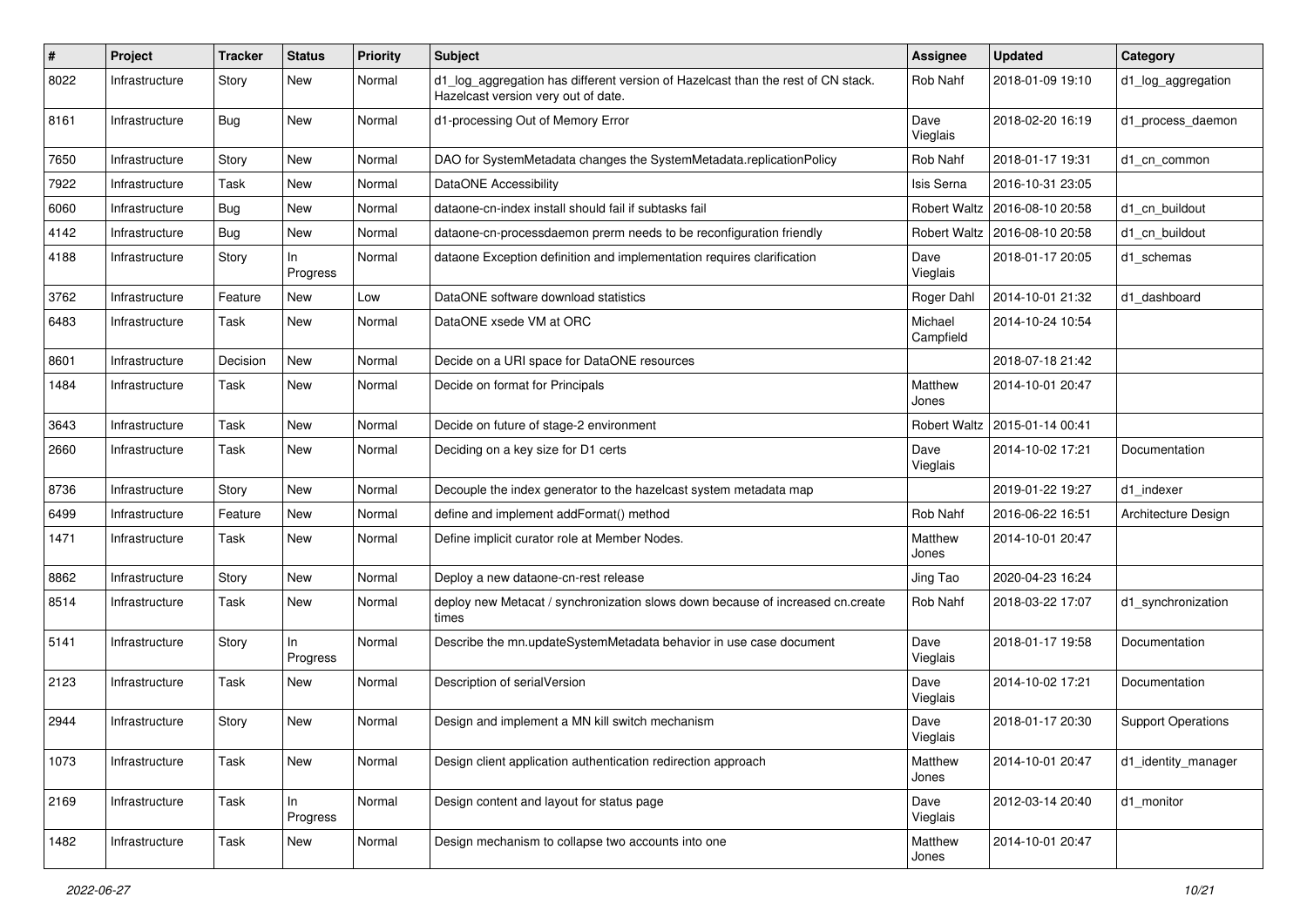| $\#$ | Project        | Tracker     | <b>Status</b>   | <b>Priority</b> | <b>Subject</b>                                                                                  | <b>Assignee</b>        | <b>Updated</b>   | Category                         |
|------|----------------|-------------|-----------------|-----------------|-------------------------------------------------------------------------------------------------|------------------------|------------------|----------------------------------|
| 2035 | Infrastructure | Task        | New             | Normal          | Design nagios system for monitoring CN locations                                                | Nick Outin             | 2014-09-24 18:29 | d1 monitor                       |
| 3156 | Infrastructure | Task        | New             | Low             | Design Review: resource map indexing strategy                                                   | Skye<br>Roseboom       | 2012-08-27 18:51 | d1 indexer                       |
| 1474 | Infrastructure | Task        | New             | Normal          | Design verification process for new accounts                                                    | Matthew<br>Jones       | 2014-10-01 20:47 |                                  |
| 5988 | Infrastructure | Task        | New             | Normal          | Determine cause of Idap "server not responding" errors between prod CNs                         | Jing Tao               | 2014-07-22 23:18 | Hardware                         |
| 7668 | Infrastructure | Story       | New             | Normal          | Determine how indexing of data packages should work                                             | Jing Tao               | 2018-01-17 19:28 | d1 indexer                       |
| 8084 | Infrastructure | Story       | New             | Normal          | determine the backup strategy for rabbitMQ                                                      | Rob Nahf               | 2018-01-17 18:46 | d1 indexer                       |
| 5498 | Infrastructure | Task        | New             | Normal          | Determine the cause of the Jun2014 cn-orc-1 out of memory issue                                 | Michael<br>Campfield   | 2014-10-31 19:11 | Environment.Production           |
| 4246 | Infrastructure | Task        | In<br>Progress  | Normal          | Determine why cn-stage-ucsb-1 LDAP syncrepl is failing                                          | Michael<br>Campfield   | 2014-10-31 17:42 | Environment.Stage1               |
| 8081 | Infrastructure | Story       | ln.<br>Progress | Normal          | develop federated broker configuration for indexing                                             | Rob Nahf               | 2018-01-17 18:46 | d1_indexer                       |
| 2688 | Infrastructure | Task        | New             | Normal          | Develop guidelines for how Subject entries are handled - creation, normalization,<br>comparison | Dave<br>Vieglais       | 2014-09-24 18:27 | Documentation                    |
| 7559 | Infrastructure | Story       | New             | Normal          | Develop plan for securing application passwords in the CN stack                                 | Dave<br>Vieglais       | 2018-01-17 19:34 | Architecture Design              |
| 8061 | Infrastructure | Story       | New             | Normal          | develop queue-based processing system for the CN                                                | Rob Nahf               | 2018-01-17 19:00 | Architecture Design              |
| 1035 | Infrastructure | Task        | In<br>Progress  | Normal          | Develop reference architecture documents                                                        | <b>Bruce</b><br>Wilson | 2011-03-03 19:26 | Documentation                    |
| 8780 | Infrastructure | Feature     | New             | Normal          | Develop support for DataCite 4.0 and 4.1 and 4.2                                                | Dave<br>Vieglais       | 2019-03-30 20:38 | d1_indexer                       |
| 7176 | Infrastructure | Task        | New             | Normal          | Develop textual documentation for certificate management                                        | Dave<br>Vieglais       | 2015-06-10 01:33 | Documentation                    |
| 7177 | Infrastructure | Task        | New             | Normal          | Develop video documentation for certificate management                                          | Dave<br>Vieglais       | 2015-06-10 01:33 | Documentation                    |
| 8106 | Infrastructure | Bug         | Testing         | Normal          | Difficulty Distinguishing Between Different Kinds of Failed Sync "Not Found" Error<br>Messages  | Rob Nahf               | 2018-02-20 16:57 | d1_synchronization               |
| 4120 | Infrastructure | <b>Task</b> | New             | Normal          | Display total data downloads in the SummaryView header                                          | Skye<br>Roseboom       | 2014-03-31 17:41 | d1 dashboard                     |
| 6167 | Infrastructure | Task        | New             | Normal          | Docs for CNRead.search() say "SOLR" in capital but actual API expects "solr" in<br>lower case   | Dave<br>Vieglais       | 2014-10-02 17:21 | Documentation                    |
| 8238 | Infrastructure | Task        | New             | Normal          | Document contacts and procedure for using KU ORCID membership API key                           | Dave<br>Vieglais       | 2018-01-09 02:22 | Authentication,<br>Authorization |
| 2018 | Infrastructure | Task        | New             | Normal          | document DataONE CA operations procedures                                                       | Matthew<br>Jones       | 2012-04-23 17:53 | <b>Support Operations</b>        |
| 2033 | Infrastructure | Task        | New             | Normal          | Document hardware / CN administrators and their contact info                                    | Dave<br>Vieglais       | 2014-09-24 18:29 | Management                       |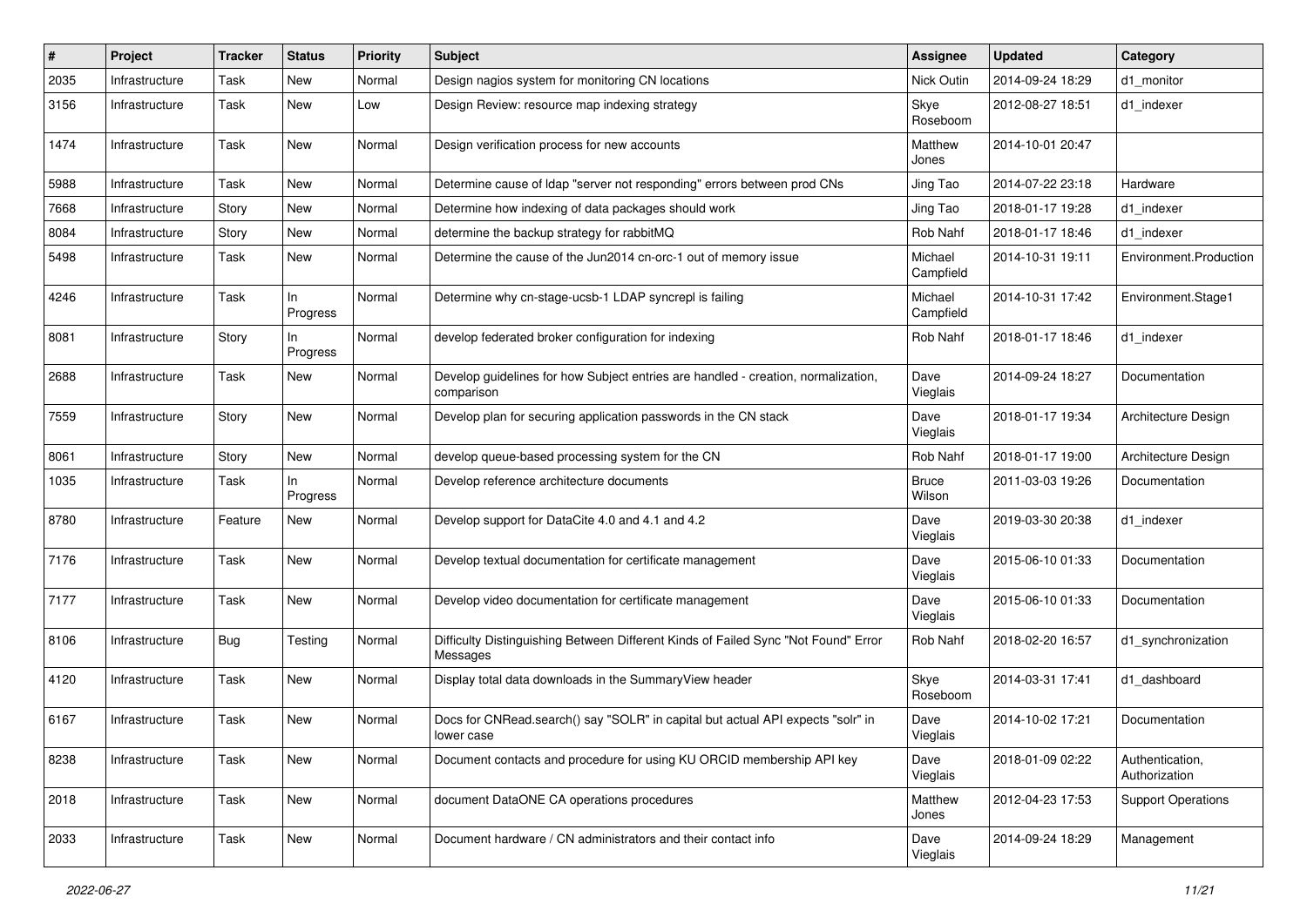| #    | Project        | Tracker | <b>Status</b>  | <b>Priority</b> | <b>Subject</b>                                                                                                     | Assignee            | <b>Updated</b>   | Category                         |
|------|----------------|---------|----------------|-----------------|--------------------------------------------------------------------------------------------------------------------|---------------------|------------------|----------------------------------|
| 8171 | Infrastructure | Task    | New            | Normal          | Document hazelcast components to be moved to postgres storage                                                      | Monica Ihli         | 2017-09-01 15:25 |                                  |
| 8169 | Infrastructure | Task    | New            | Normal          | Document process for changing the postgres master                                                                  | Monica Ihli         | 2017-09-01 15:09 |                                  |
| 2549 | Infrastructure | Task    | New            | Normal          | document the decision                                                                                              | Matthew<br>Jones    | 2012-03-27 22:03 | Authentication,<br>Authorization |
| 7883 | Infrastructure | Task    | New            | Normal          | Document the log files of relevance on Coordinating Nodes                                                          |                     | 2016-09-09 20:20 |                                  |
| 3811 | Infrastructure | Task    | New            | Normal          | Document the "non-standard" certificates being used for accessing content in<br>DataONE and it's member nodes      | Rob Nahf            | 2014-09-24 18:27 | <b>Support Operations</b>        |
| 3308 | Infrastructure | Task    | New            | Normal          | Document the process for removing content contributed from a specific member<br>node and/or the entire member node | Dave<br>Vieglais    | 2014-03-14 18:29 | <b>Support Operations</b>        |
| 2031 | Infrastructure | Task    | <b>New</b>     | Normal          | Document the structure and interconnections of VM host hardware at UCSB                                            | <b>Nick Outin</b>   | 2014-09-24 18:29 | Hardware                         |
| 2030 | Infrastructure | Task    | New            | Normal          | Document the structure and interconnections of VM host hardware at UNM                                             | Dave<br>Vieglais    | 2014-09-24 18:29 | Hardware                         |
| 2028 | Infrastructure | Task    | New            | Normal          | Document VM specifications for CNs                                                                                 | Dave<br>Vieglais    | 2014-09-24 18:29 | Management                       |
| 2029 | Infrastructure | Task    | New            | Normal          | Document VM specifications for replication MNs                                                                     | Dave<br>Vieglais    | 2014-09-24 18:29 | Management                       |
| 8109 | Infrastructure | Story   | New            | Normal          | Does authentication token need to include group information?                                                       | Dave<br>Vieglais    | 2018-01-17 18:45 | Authentication,<br>Authorization |
| 8696 | Infrastructure | Bug     | New            | Urgent          | double indexing of a resource map and another not processed because of resource<br>contention (lock) on member     | Rob Nahf            | 2018-09-12 00:22 | d1 indexer                       |
| 8196 | Infrastructure | Bug     | <b>New</b>     | Normal          | Duplicated replicas in the system metadata                                                                         | Jing Tao            | 2017-10-18 17:19 | d1_replication                   |
| 8367 | Infrastructure | Story   | New            | Normal          | Duplicate jenkins jobs from UNM to UCSB                                                                            | Dave<br>Vieglais    | 2019-01-22 19:25 | <b>Support Operations</b>        |
| 7178 | Infrastructure | Bug     | New            | Normal          | duplicate replica information on mn-demo-5                                                                         | <b>Robert Waltz</b> | 2015-07-01 20:14 | d1_replication                   |
| 8849 | Infrastructure | Story   | New            | Normal          | During sync, the CN does not detect error returned from getChecksum()                                              | Jing Tao            | 2019-11-06 22:07 |                                  |
| 6396 | Infrastructure | Task    | In<br>Progress | Normal          | embed jetty server in d1_integration to run WebTests locally                                                       | Rob Nahf            | 2014-10-01 20:34 | MNWebChecker                     |
| 4278 | Infrastructure | Story   | New            | Normal          | EML indexing - handle multiple temporalCoverage and spatialCoverage elements                                       | Jing Tao            | 2018-01-17 20:04 | d1_indexer                       |
| 3328 | Infrastructure | Task    | New            | Normal          | Enable a data preview from the search results page                                                                 | Chris Jones         | 2012-10-23 19:34 | d1 mercury                       |
| 8150 | Infrastructure | Task    | New            | Normal          | Enable CN certificate to alter authoritativeMN property in SystemMetadata                                          | Jing Tao            | 2017-07-19 21:27 |                                  |
| 8167 | Infrastructure | Story   | New            | Normal          | Enable postgres replication between Coordinating Nodes                                                             | Monica Ihli         | 2018-01-09 19:10 | dataone-cn-os-core               |
| 3616 | Infrastructure | Task    | New            | Normal          | Enable ServiceMethodRestriction support in Metacat                                                                 | Chris Jones         | 2013-02-27 16:28 | Metacat                          |
| 8155 | Infrastructure | Story   | In<br>Progress | Normal          | Ensure GMN fully supports the Package API                                                                          | Roger Dahl          | 2018-01-17 18:43 | d1_mn_GMN                        |
| 7949 | Infrastructure | Task    | New            | Normal          | Ensure that there's no race condition where an entry can be added to "IN<br>PROCESS" if it is already present      | Jing Tao            | 2017-02-27 17:55 |                                  |
| 2151 | Infrastructure | Task    | New            | Normal          | Ensuring that cited objects are not deleted                                                                        |                     | 2011-12-23 04:20 |                                  |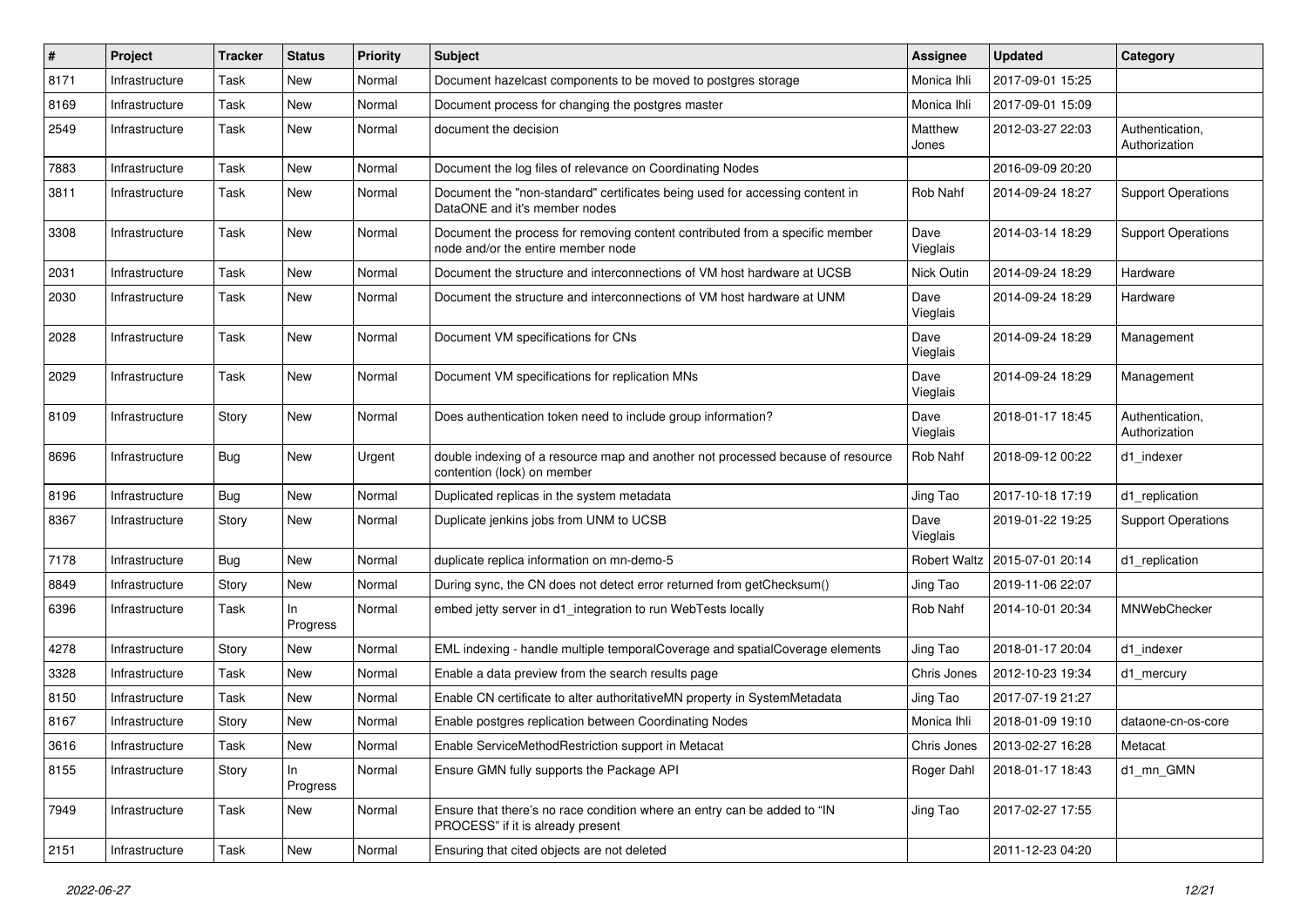| $\sharp$ | Project        | <b>Tracker</b> | <b>Status</b>  | Priority | <b>Subject</b>                                                                                                           | Assignee              | <b>Updated</b>   | Category                  |
|----------|----------------|----------------|----------------|----------|--------------------------------------------------------------------------------------------------------------------------|-----------------------|------------------|---------------------------|
| 8869     | Infrastructure | Story          | New            | Normal   | Equivalent identities show owning different amount of packages.                                                          | Jing Tao              | 2020-09-24 22:34 | d1 indexer                |
| 4091     | Infrastructure | Story          | New            | Normal   | <b>ESRI GeoPortal MN stack</b>                                                                                           |                       | 2013-10-15 13:36 |                           |
| 8168     | Infrastructure | Task           | New            | Normal   | Evaluate options for postgres replication configuration                                                                  | Monica Ihli           | 2017-09-01 15:11 |                           |
| 3438     | Infrastructure | Task           | New            | Normal   | Evaluate utility of schema.org                                                                                           |                       | 2012-12-21 16:15 | Documentation             |
| 7104     | Infrastructure | Task           | New            | Normal   | Event index reindexing shouldn't require re-harvest from MNs                                                             |                       | 2015-07-09 15:34 | d1_log_aggregation        |
| 8227     | Infrastructure | Story          | In<br>Progress | Normal   | ExceptionHandler regurgitates long html pages into the wrapping ServiceFailure<br>message, which goes into CN log files. | Rob Nahf              | 2018-01-09 19:10 | d1 common java            |
| 2794     | Infrastructure | <b>Task</b>    | New            | Normal   | Exceptions: Remove unsupported exception serializations and add "header<br>serialization"                                | Dave<br>Vieglais      | 2014-10-02 17:21 | Documentation             |
| 8228     | Infrastructure | Bug            | New            | Normal   | Excessive replicas requested by integration test                                                                         | Rob Nahf              | 2018-03-02 21:52 | d1 integration            |
| 7698     | Infrastructure | Bug            | New            | Low      | Exclude SLF4J jars in d1 solr extensions.jar                                                                             |                       | 2016-03-28 16:22 | d1_cn_solr_extensions     |
| 8755     | Infrastructure | Task           | New            | Normal   | Expand EML indexing support for EML 2.2                                                                                  | <b>Bryce</b><br>Mecum | 2019-08-15 01:50 |                           |
| 1472     | Infrastructure | Task           | New            | Normal   | Explain revocation policies via MN curator.                                                                              | Matthew<br>Jones      | 2014-10-01 20:47 |                           |
| 3468     | Infrastructure | Task           | New            | Normal   | Explore how CN.listObject can effectively use auto-incremented key                                                       | Ben<br>Leinfelder     | 2013-01-08 18:35 | Documentation             |
| 5137     | Infrastructure | Task           | New            | Normal   | Fix DataONE CA chain file location in cn-buildout                                                                        | Chris Jones           | 2014-04-25 15:06 | d1 cn buildout            |
| 1502     | Infrastructure | <b>Task</b>    | New            | Normal   | Fix hierarchy of permission levels.                                                                                      | Matthew<br>Jones      | 2014-10-01 20:47 | Documentation             |
| 3596     | Infrastructure | <b>Task</b>    | <b>New</b>     | Normal   | Fix Merritt Repository resource map typing of triple objects                                                             | John Kunze            | 2013-02-19 02:27 | mn.Merritt                |
| 4303     | Infrastructure | Bug            | New            | Low      | Fix potential bug where an object could be created and accepted for replication<br>simultaneously.                       | Roger Dahl            | 2016-04-21 22:38 | d1 mn GMN                 |
| 8779     | Infrastructure | Story          | New            | Normal   | ForesiteResourceMap performance issue                                                                                    | Rob Nahf              | 2019-03-25 18:48 | d1_indexer                |
| 3333     | Infrastructure | Task           | New            | Low      | Generalize mk_* scripts for host name                                                                                    | Dave<br>Vieglais      | 2012-10-11 18:50 | <b>Support Operations</b> |
| 8210     | Infrastructure | Feature        | New            | Normal   | Generate daily reports by member node of discrepancies between CN vs MN content                                          |                       | 2017-10-25 18:50 |                           |
| 8052     | Infrastructure | Bug            | New            | Normal   | Geohashed value is incorrect                                                                                             | Peter<br>Slaughter    | 2017-04-07 22:06 | d1_indexer                |
| 8500     | Infrastructure | Bug            | New            | High     | Geohash not calculated properly                                                                                          | Jing Tao              | 2018-03-14 17:06 | d1_indexer                |
| 3115     | Infrastructure | Task           | New            | Normal   | Get R client into working state.                                                                                         | Andrew<br>Pippin      | 2012-08-02 17:32 |                           |
| 7774     | Infrastructure | Task           | New            | Normal   | GMN: Move to Let's Encrypt                                                                                               |                       | 2016-05-09 22:16 |                           |
| 7825     | Infrastructure | Bug            | New            | Normal   | Hazelcast service stops working after a while                                                                            | Jing Tao              | 2016-06-07 18:53 | Metacat                   |
| 8734     | Infrastructure | Story          | New            | Normal   | Hazelcast shutdown tied to out of memory exception!                                                                      | Rob Nahf              | 2018-10-18 16:55 | Metacat                   |
| 1236     | Infrastructure | Task           | New            | Normal   | Highly variable response times from cn.dataone.org                                                                       |                       | 2011-01-17 16:34 | d1_cn_service             |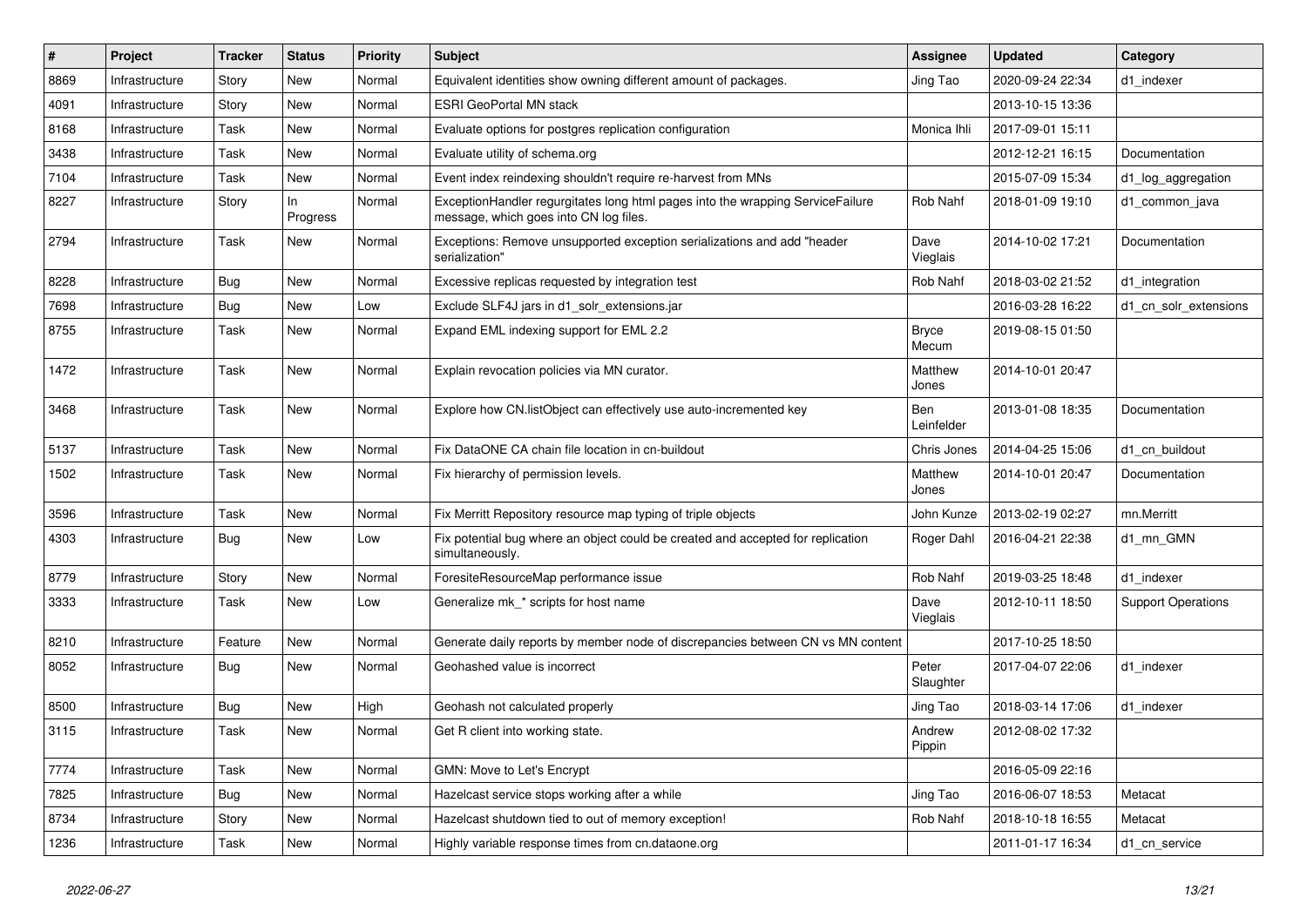| #    | Project        | <b>Tracker</b> | <b>Status</b>   | Priority | <b>Subject</b>                                                                                                                    | <b>Assignee</b>   | <b>Updated</b>                  | Category                  |
|------|----------------|----------------|-----------------|----------|-----------------------------------------------------------------------------------------------------------------------------------|-------------------|---------------------------------|---------------------------|
| 7716 | Infrastructure | Story          | In<br>Progress  | Normal   | How to facilitate resubmission of sync Failures?                                                                                  | Dave<br>Vieglais  | 2018-01-17 19:22                | d1_synchronization        |
| 1414 | Infrastructure | Task           | New             | Normal   | How to represent additional Node attributes.                                                                                      |                   | 2011-03-09 06:16                |                           |
| 1518 | Infrastructure | Task           | New             | Normal   | How to support caching                                                                                                            |                   | 2011-05-04 14:33                |                           |
| 1519 | Infrastructure | Task           | <b>New</b>      | Normal   | HTTP Byte Range Requests                                                                                                          |                   | 2011-05-04 14:34                |                           |
| 8738 | Infrastructure | Story          | In<br>Progress  | Normal   | HZEventFilter performance decline with increased task queue                                                                       | Rob Nahf          | 2018-10-30 04:10                | d1_indexer                |
| 3810 | Infrastructure | Task           | New             | Normal   | Identify and setup location for user oriented operational docs                                                                    | Dave<br>Vieglais  | 2014-09-24 18:27                | <b>Support Operations</b> |
| 1061 | Infrastructure | <b>Task</b>    | In.<br>Progress | Normal   | Identify approach to IdentityMapping                                                                                              | Matthew<br>Jones  | 2014-10-01 20:47                |                           |
| 8506 | Infrastructure | <b>Task</b>    | New             | Normal   | Identify ISO metadata terms appropriate for population of data citation elements of<br>the solr search index                      |                   | 2018-10-04 18:17                |                           |
| 8170 | Infrastructure | Task           | New             | Normal   | Identify the components that are currently managed in LDAP on the Coordinating<br>Nodes and how these may be migrated to postgres | Monica Ihli       | 2017-09-01 15:20                |                           |
| 3373 | Infrastructure | Task           | New             | Normal   | If id contains "/", the MNode.getSysteMetadata method fails.                                                                      |                   | 2012-11-06 02:05                |                           |
| 991  | Infrastructure | Task           | New             | Low      | implement HEAD /resolve/ <guid></guid>                                                                                            |                   | 2010-10-13 22:02                |                           |
| 995  | Infrastructure | <b>Task</b>    | New             | Normal   | implement JSON formatted OLLs                                                                                                     |                   | 2010-10-25 16:45                |                           |
| 8082 | Infrastructure | Story          | New             | Normal   | implement SolrCloudClient to replace HttpService to allow concurrent updates of the<br>solr index from differen machines          | Rob Nahf          | 2018-01-09 19:10                | d1 indexer                |
| 6025 | Infrastructure | Task           | In.<br>Progress | Normal   | Implement support for CCI v2.0 in Python stack                                                                                    | Roger Dahl        | 2014-08-01 15:49                |                           |
| 8107 | Infrastructure | Feature        | New             | Normal   | Improved Node Synchronization Feedback - Leveraging<br>MNRead.synchronizationFailed()                                             |                   | 2017-06-27 16:46                | Architecture Design       |
| 3465 | Infrastructure | Task           | <b>New</b>      | Normal   | Improve Metacat listObject slicing                                                                                                | Ben<br>Leinfelder | 2013-01-08 18:54                | Metacat                   |
| 8499 | Infrastructure | <b>Task</b>    | New             | Normal   | Improve rendering of http://www.isotc211.org/2005/gmd-pangaea in search UI                                                        |                   | 2018-05-01 01:07                |                           |
| 3175 | Infrastructure | Task           | New             | Normal   | Include dataoneTypes.xsd in Metacat registered schemas                                                                            | Chris Jones       | 2012-10-05 14:23                | Metacat                   |
| 3610 | Infrastructure | Task           | In.<br>Progress | Normal   | Include ESRI-specific FGDC metadata schema in object format list                                                                  | Chris Jones       | 2013-07-03 00:23                | Environment.Production    |
| 4463 | Infrastructure | Story          | In.<br>Progress | Normal   | Incorporate Node Replication Policy into replication processing                                                                   | Rob Nahf          | 2018-01-17 20:03                | d1 replication            |
| 7767 | Infrastructure | Task           | New             | Normal   | In DataONE search results, move map display to map extent                                                                         | Dave<br>Vieglais  | 2016-05-04 18:31                |                           |
| 8537 | Infrastructure | Story          | New             | Normal   | indexer doesn't populate SID-defined relationships unless new resourceMap is<br>submitted                                         | Rob Nahf          | 2018-04-09 22:51                | d1_indexer                |
| 6044 | Infrastructure | Bug            | New             | Normal   | Indexer needs port 5432 open to localhost during postinst                                                                         |                   | Robert Waltz   2015-01-06 18:17 | d1_cn_buildout            |
| 8363 | Infrastructure | Story          | New             | Normal   | indexer shutdown generates index tasks                                                                                            | Rob Nahf          | 2018-09-24 15:25                | d1_indexer                |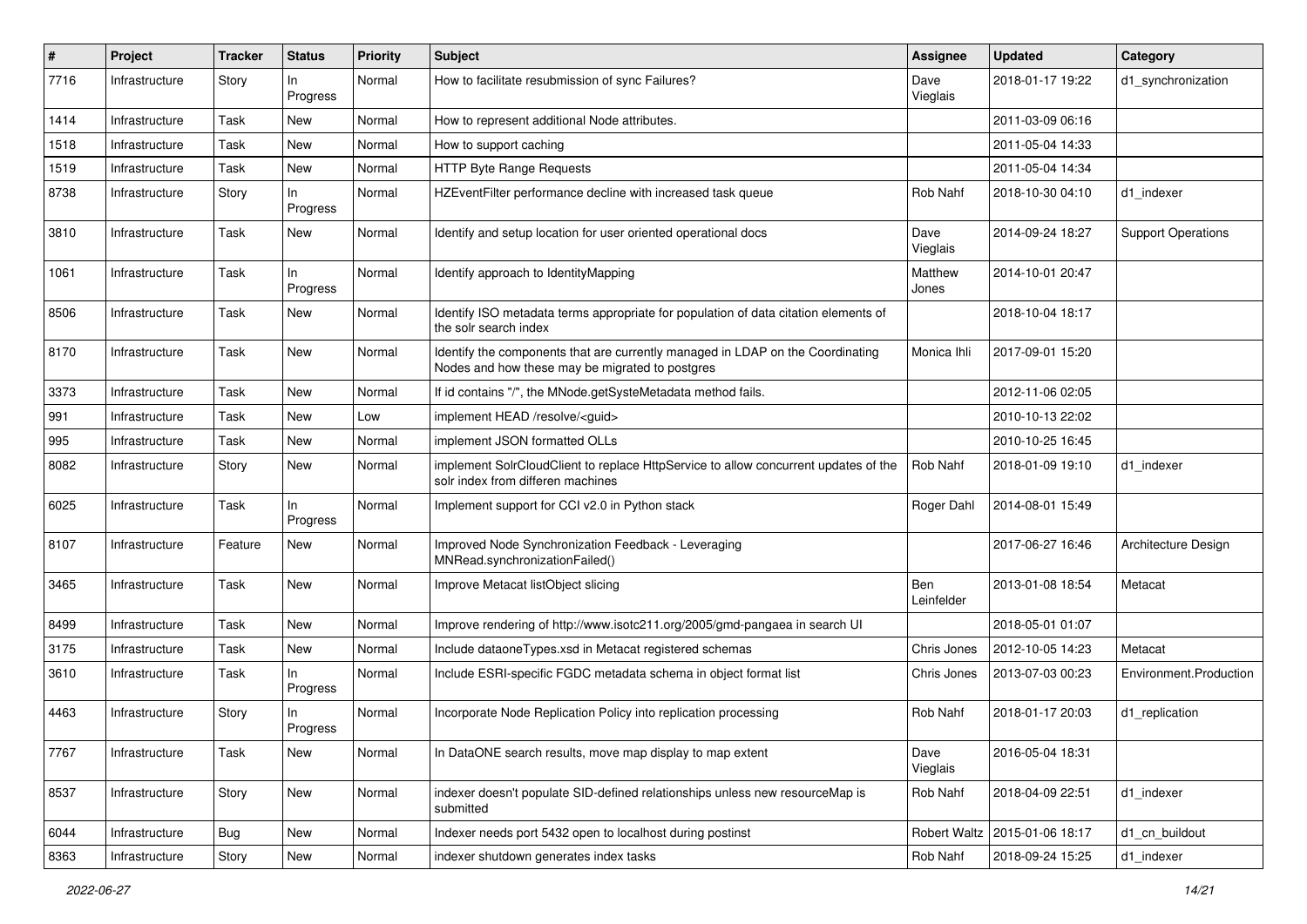| $\vert$ # | Project        | <b>Tracker</b> | <b>Status</b>   | <b>Priority</b> | <b>Subject</b>                                                                                                   | Assignee         | <b>Updated</b>   | Category                    |
|-----------|----------------|----------------|-----------------|-----------------|------------------------------------------------------------------------------------------------------------------|------------------|------------------|-----------------------------|
| 8702      | Infrastructure | Story          | <b>New</b>      | Normal          | <b>Indexing Refactor Strategy</b>                                                                                | Rob Nahf         | 2018-09-24 18:05 | d1_indexer                  |
| 8731      | Infrastructure | Bug            | <b>New</b>      | Normal          | Indexing solr client method is building query with too many ORs, causing errors                                  | Rob Nahf         | 2018-10-04 22:25 | d1 indexer                  |
| 8724      | Infrastructure | Bug            | <b>New</b>      | Normal          | index out of bounds error in PortalCertificateManager                                                            | Rob Nahf         | 2018-10-02 19:11 | d1 portal                   |
| 8361      | Infrastructure | Bug            | New             | Normal          | index processor throws unhandled NPE if task systemMetadata is null                                              | Rob Nahf         | 2018-03-22 16:54 | d1 indexer                  |
| 8758      | Infrastructure | Story          | <b>New</b>      | Normal          | Index replicationStatus field                                                                                    | Jing Tao         | 2019-01-14 18:00 | d1_indexer                  |
| 8541      | Infrastructure | <b>Bug</b>     | <b>New</b>      | Normal          | index shutdown threw exception                                                                                   | Rob Nahf         | 2018-04-12 16:44 | d1_indexer                  |
| 8570      | Infrastructure | Bug            | <b>New</b>      | Normal          | index task not generated for a newly synchronized object                                                         | Jing Tao         | 2018-04-20 20:51 | d1 indexer                  |
| 8571      | Infrastructure | <b>Bug</b>     | In<br>Progress  | Normal          | IndexTool can't index a data object                                                                              | Jing Tao         | 2018-04-23 20:13 | d1_indexer                  |
| 8824      | Infrastructure | Task           | In.<br>Progress | High            | Install Apache 2.4.39 and disable TLSv1.3 on CNs                                                                 | Dave<br>Vieglais | 2019-06-19 12:11 |                             |
| 817       | Infrastructure | Task           | <b>New</b>      | Low             | Integration testing: Make Java and Python stack return values equal for each<br>function.                        | Roger Dahl       | 2012-10-08 18:47 |                             |
| 3656      | Infrastructure | Story          | <b>New</b>      | Normal          | integration testing: what are acceptable pids for update?                                                        | Roger Dahl       | 2018-01-17 20:22 |                             |
| 8540      | Infrastructure | Story          | <b>New</b>      | Normal          | interesting 15 minute Hazelcast timeout in IndexProcessor                                                        | Rob Nahf         | 2018-04-12 04:32 | d1 indexer                  |
| 1556      | Infrastructure | Task           | In<br>Progress  | High            | Interns mailing list                                                                                             |                  | 2011-05-12 23:02 |                             |
| 3492      | Infrastructure | Bug            | In<br>Progress  | Urgent          | Invalid PIDs in production (whitespace)                                                                          | Jing Tao         | 2017-04-27 15:31 | <b>Support Operations</b>   |
| 8815      | Infrastructure | Bug            | <b>New</b>      | Normal          | Investigate and fix failed sync/harvest of doi:10.18739/A2CH48                                                   |                  | 2019-06-04 23:26 |                             |
| 8172      | Infrastructure | Story          | In<br>Progress  | Normal          | investigate atomic updates for some solr updates                                                                 | Rob Nahf         | 2018-01-17 18:39 | d1 indexer                  |
| 8080      | Infrastructure | Task           | In<br>Progress  | Normal          | ioslate queue creation logic from processing logic from the queue definition logic                               | Rob Nahf         | 2017-05-09 22:55 | d1 indexer                  |
| 3509      | Infrastructure | Task           | <b>New</b>      | Normal          | Issue certificates from D1TestIntCA for dev environment nodes, and revoke<br>certificates signed by D1TestCA     | Chris Jones      | 2014-09-24 18:25 | <b>Support Operations</b>   |
| 3510      | Infrastructure | Task           | New             | Normal          | Issue certificates from D1TestIntCA for sandbox environment nodes, and revoke<br>certificates signed by D1TestCA | Chris Jones      | 2014-09-24 18:25 | <b>Support Operations</b>   |
| 3511      | Infrastructure | Task           | New             | Normal          | Issue certificates from D1TestIntCA for stage environment nodes, and revoke<br>certificates signed by D1TestCA   | Chris Jones      | 2014-09-24 18:25 | <b>Support Operations</b>   |
| 3512      | Infrastructure | Task           | <b>New</b>      | Normal          | Issue production client certificates for mn-{ucsb orc unm}-2.dataone.org replica target<br>nodes                 | Dave<br>Vieglais | 2013-01-23 16:34 | Environment.Production      |
| 8866      | Infrastructure | Bug            | <b>New</b>      | Normal          | Java client tools should set a custom user agent string                                                          |                  | 2020-07-15 22:43 |                             |
| 6062      | Infrastructure | <b>Bug</b>     | In<br>Progress  | Normal          | Jenkins not cascading builds in trunk                                                                            | Robert Waltz     | 2016-08-10 20:56 | Environment.Developme<br>nt |
| 2411      | Infrastructure | <b>Bug</b>     | In<br>Progress  | Normal          | knb MNs and CNs allow self-signed certificates to connect                                                        | Chris Jones      | 2014-10-01 22:22 | Environment.Developme<br>nt |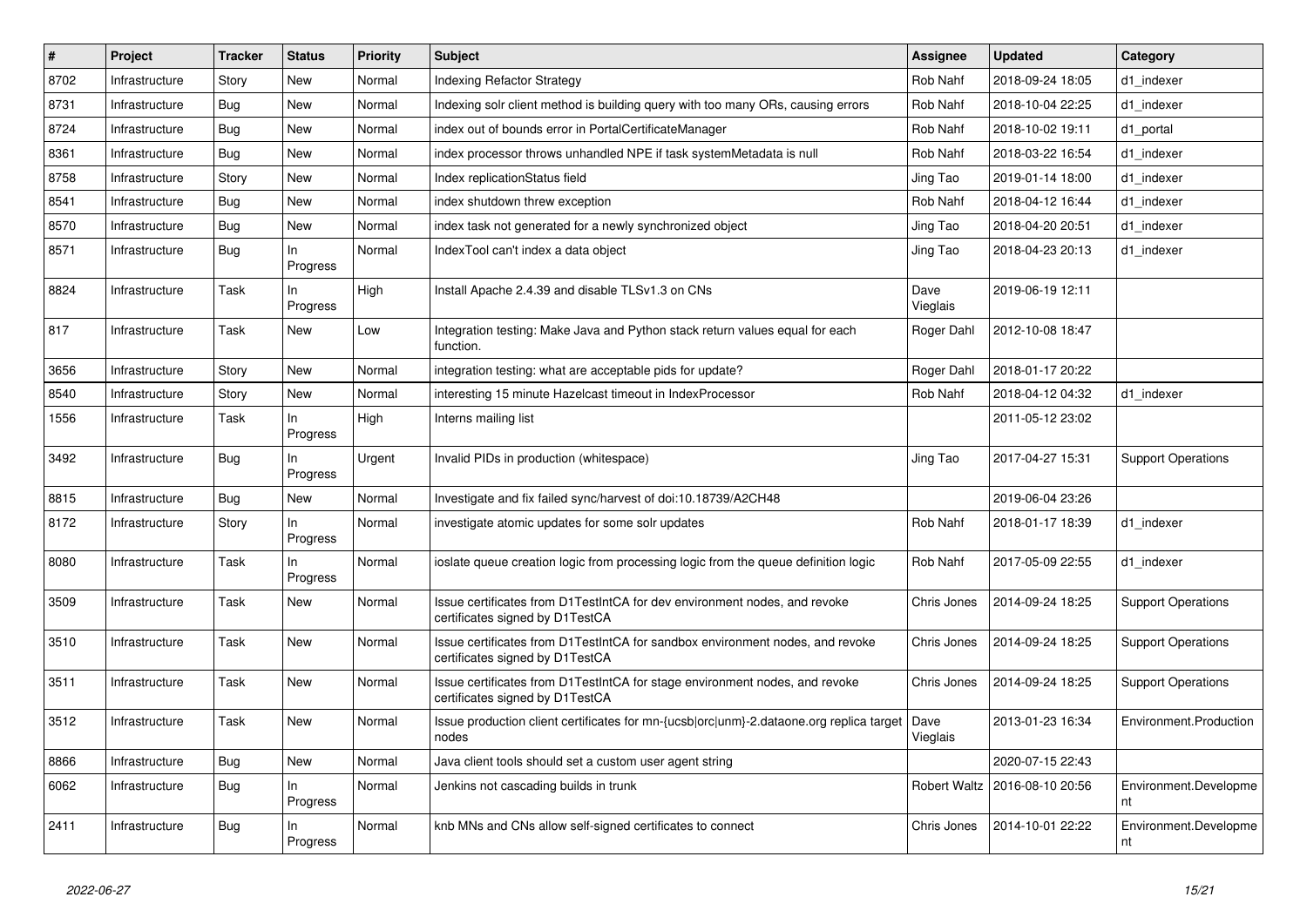| #    | Project        | <b>Tracker</b> | <b>Status</b>   | Priority  | <b>Subject</b>                                                                                                          | Assignee              | <b>Updated</b>                  | Category               |
|------|----------------|----------------|-----------------|-----------|-------------------------------------------------------------------------------------------------------------------------|-----------------------|---------------------------------|------------------------|
| 3108 | Infrastructure | Task           | New             | Normal    | lastHarvested date is always equal to the current time.                                                                 | Dave<br>Vieglais      | 2012-07-30 22:11                |                        |
| 8115 | Infrastructure | Bug            | New             | Normal    | LDAP logging is set to DEBUG on production CNs                                                                          | Rob Nahf              | 2017-12-26 18:29                | dataone-cn-os-core     |
| 3572 | Infrastructure | Bug            | New             | Normal    | LDAP not updated for Node when synchronized set to true                                                                 |                       | Robert Waltz   2014-10-01 22:56 | d1_cn_node_registry    |
| 1001 | Infrastructure | Task           | <b>New</b>      | Normal    | Link documentation living with projects into ArchitectureDocs                                                           |                       | 2010-10-21 14:55                |                        |
| 6624 | Infrastructure | Task           | New             | Normal    | link Node Identity arch. spec. to OperationDocs Node Reg page                                                           |                       | 2014-11-21 20:29                | Documentation          |
| 2133 | Infrastructure | Task           | New             | Normal    | listObjects() datetime slicing                                                                                          |                       | 2011-12-12 23:15                |                        |
| 1335 | Infrastructure | Task           | New             | Normal    | Local caching of the d1 schema.                                                                                         |                       | 2011-02-09 22:56                |                        |
| 8602 | Infrastructure | Story          | New             | Normal    | Log aggregation and augmentation process mid 2018 updates                                                               | Dave<br>Vieglais      | 2018-06-07 20:49                | d1_log_aggregation     |
| 8603 | Infrastructure | Bug            | New             | Normal    | log aggregation incorrectly assigning location information                                                              | Dave<br>Vieglais      | 2018-06-07 20:52                | d1_log_aggregation     |
| 7688 | Infrastructure | Bug            | New             | Normal    | LogAggregation unable to change BaseURLs upon updateNodeCapabilities<br>notification                                    | Dave<br>Vieglais      | 2018-01-02 12:02                | d1_log_aggregation     |
| 7538 | Infrastructure | Task           | New             | Normal    | look at nodeFactory in how it builds mock CNodes                                                                        | <b>Rob Nahf</b>       | 2015-12-10 17:03                | d1_libclient_java      |
| 7607 | Infrastructure | Task           | New             | Normal    | LTER_EUROPE refuses the production CN from harvesting log records                                                       | Laura<br>Moyers       | 2016-06-09 16:34                | Environment.Production |
| 8853 | Infrastructure | Story          | New             | Normal    | Make cn.resolve smarter                                                                                                 |                       | 2019-11-15 16:50                |                        |
| 4136 | Infrastructure | Task           | In<br>Progress  | Normal    | Make cosmetic changes to the distribution map                                                                           | Chris Jones           | 2014-03-31 17:41                | d1 dashboard           |
| 1473 | Infrastructure | Task           | New             | Normal    | Make default access policy explicit in Authz docs.                                                                      | Matthew<br>Jones      | 2014-10-01 20:47                |                        |
| 8775 | Infrastructure | <b>Task</b>    | In.<br>Progress | Normal    | Make taxonomic rank fields in Solr index non-case-sensitive                                                             | <b>Bryce</b><br>Mecum | 2019-03-11 23:35                |                        |
| 8376 | Infrastructure | Feature        | New             | Normal    | Make the script file - insertOrUpdateObjectFormatList.sh (in metacat cn buildout)<br>change the user name automatically | Jing Tao              | 2018-02-21 22:48                | d1_cn_buildout         |
| 8470 | Infrastructure | Story          | New             | Normal    | Make the spring context of the d1_index_processor daemon more configurable                                              | Jing Tao              | 2018-03-22 16:53                | d1_indexer             |
| 7605 | Infrastructure | Story          | New             | Normal    | MemberNodes not authorizing CN to harvest log records                                                                   | Dave<br>Vieglais      | 2018-01-17 19:33                | Environment.Production |
| 6395 | Infrastructure | Story          | In<br>Progress  | Normal    | Menber Node testers are stuck when the MNWebTester hangs / crashes                                                      | Rob Nahf              | 2018-01-17 19:51                | MNWebChecker           |
| 8811 | Infrastructure | Task           | New             | Normal    | Merge 2.3.9 changes to trunk                                                                                            | Jing Tao              | 2019-05-21 13:06                |                        |
| 8837 | Infrastructure | Story          | New             | Normal    | Merge the changes from metacat's feature-project-indexing branch to<br>d1_cn_index_processor                            | Jing Tao              | 2019-08-16 17:18                | d1 indexer             |
| 3047 | Infrastructure | Bug            | In<br>Progress  | Normal    | Metacat allows whitespace in Identifiers                                                                                | Ben<br>Leinfelder     | 2018-11-13 21:44                |                        |
| 4210 | Infrastructure | Task           | Testing         | Immediate | Metacat does not set serialVersion correctly in CNodeService archive() or delete()                                      | Chris Jones           | 2013-12-20 16:12                | Metacat                |
| 8224 | Infrastructure | Task           | New             | Normal    | metacat not promoting node token privs for solr                                                                         | Jing Tao              | 2017-12-04 19:33                | Metacat                |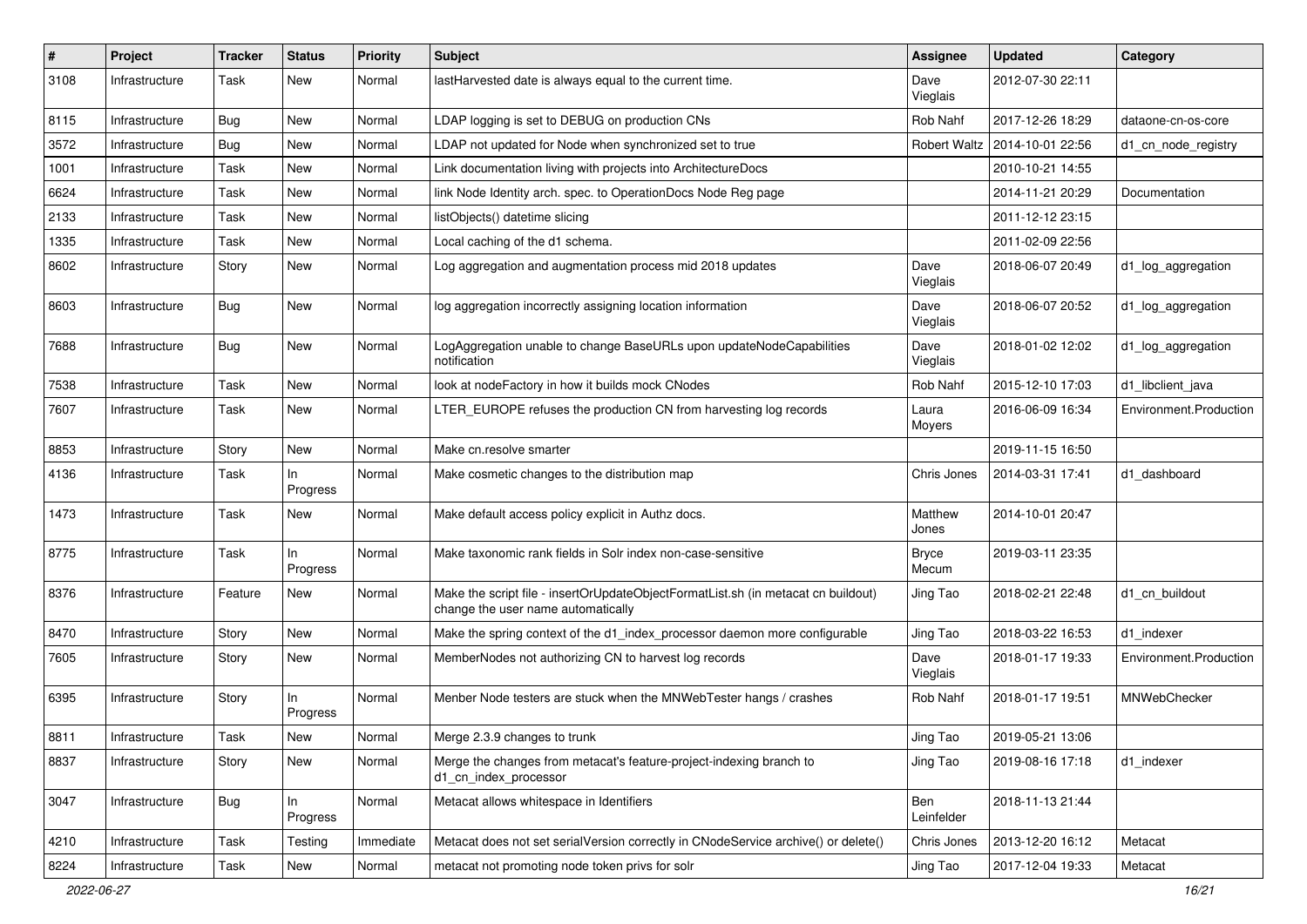| #    | Project        | <b>Tracker</b> | <b>Status</b>   | <b>Priority</b> | <b>Subject</b>                                                                                            | <b>Assignee</b>   | <b>Updated</b>   | Category                  |
|------|----------------|----------------|-----------------|-----------------|-----------------------------------------------------------------------------------------------------------|-------------------|------------------|---------------------------|
| 3246 | Infrastructure | Bug            | New             | Low             | Metacat returns 500 instead of 404 in some cases                                                          | Ben<br>Leinfelder | 2014-10-02 18:03 | Metacat                   |
| 3626 | Infrastructure | Task           | New             | Normal          | Metacat should use correct object format for ESRI profile metadata                                        | Ben<br>Leinfelder | 2013-02-27 23:56 | Metacat                   |
| 8097 | Infrastructure | Story          | New             | Normal          | Metacat (storage) and d1-synchronize both have the code to compute the checksum                           | Jing Tao          | 2018-01-09 19:10 | d1 synchronization        |
| 7920 | Infrastructure | Story          | In.<br>Progress | Normal          | migrate apache2 authorization rules from 2.2 conforming to 2.4                                            | Dave<br>Vieglais  | 2018-01-17 18:59 | d1 cn buildout            |
| 7832 | Infrastructure | Story          | In<br>Progress  | Normal          | migrate from JibX to JAXB for XML binding / codegen                                                       | Rob Nahf          | 2018-01-17 19:06 | d1 common java            |
| 8366 | Infrastructure | Story          | <b>New</b>      | Normal          | Migrate jenkins continuous integration from UNM to UCSB                                                   | Dave<br>Vieglais  | 2019-01-22 19:26 | <b>Support Operations</b> |
| 1808 | Infrastructure | Task           | New             | Normal          | MNAuthorization.isAuthorized() -> assertAuthorized()                                                      |                   | 2011-10-04 16:08 |                           |
| 7279 | Infrastructure | Task           | New             | Normal          | MN implementation documentation - need document management solution                                       | Dave<br>Vieglais  | 2015-07-28 22:24 | Documentation             |
| 3907 | Infrastructure | Task           | New             | Normal          | MN Integration Test - verify system metadata returned matches expected                                    | Rob Nahf          | 2013-08-09 18:48 | d1_integration            |
| 3467 | Infrastructure | Task           | <b>New</b>      | Normal          | MN.listObject should use auto-incremented key                                                             | Ben<br>Leinfelder | 2013-01-08 18:31 | Metacat                   |
| 3700 | Infrastructure | Bug            | New             | Normal          | MNodeService.replicate will not request new object if existing on MN                                      | Chris Jones       | 2015-01-06 19:43 | Metacat                   |
| 2793 | Infrastructure | Task           | New             | Normal          | MNRead.describe() - Document special requirement of returning D1 exceptions in<br>header                  | Dave<br>Vieglais  | 2014-10-02 17:21 | Documentation             |
| 4723 | Infrastructure | Task           | New             | Normal          | MN recognition of CN                                                                                      | Dave<br>Vieglais  | 2014-10-02 17:21 |                           |
| 2646 | Infrastructure | Task           | New             | Normal          | MNReplication.getReplica() - Add information about<br>CNReplication.isNodeAuthorized()                    | Dave<br>Vieglais  | 2014-10-02 17:21 | Documentation             |
| 2142 | Infrastructure | Task           | <b>New</b>      | Normal          | MNReplication.getReplica() - include PID in signature                                                     | Dave<br>Vieglais  | 2014-10-02 17:21 | Documentation             |
| 4051 | Infrastructure | Feature        | New             | Normal          | MN Stack supporting Fedora Commons                                                                        |                   | 2014-10-02 21:39 | mn.Fedora                 |
| 2826 | Infrastructure | Task           | New             | Normal          | MNStorage.archive() - Permissions                                                                         | Dave<br>Vieglais  | 2014-10-02 17:21 | Documentation             |
| 2508 | Infrastructure | Task           | New             | Normal          | MNStorage.delete(), MNStorage.update() - Action must be denied for replicas.                              | Dave<br>Vieglais  | 2014-10-02 17:21 | Documentation             |
| 2809 | Infrastructure | Task           | New             | Normal          | MNStorage.update() - Make behavior explicit                                                               | Dave<br>Vieglais  | 2014-10-02 17:21 | Documentation             |
| 7666 | Infrastructure | Bug            | New             | Normal          | mnTestMPC repeating attempts to set replica status to FAILED                                              | Laura<br>Moyers   | 2016-02-25 21:44 | Environment.Stage1        |
| 8380 | Infrastructure | Bug            | New             | Normal          | MN.update method doesn't check if the authoritativeMN is null on the system<br>metadata of the new object | Jing Tao          | 2018-03-02 21:53 | Metacat                   |
| 4125 | Infrastructure | Task           | New             | Normal          | Mock up an informational section of the Member Node detail view                                           | Chris Jones       | 2014-03-31 17:41 | d1 dashboard              |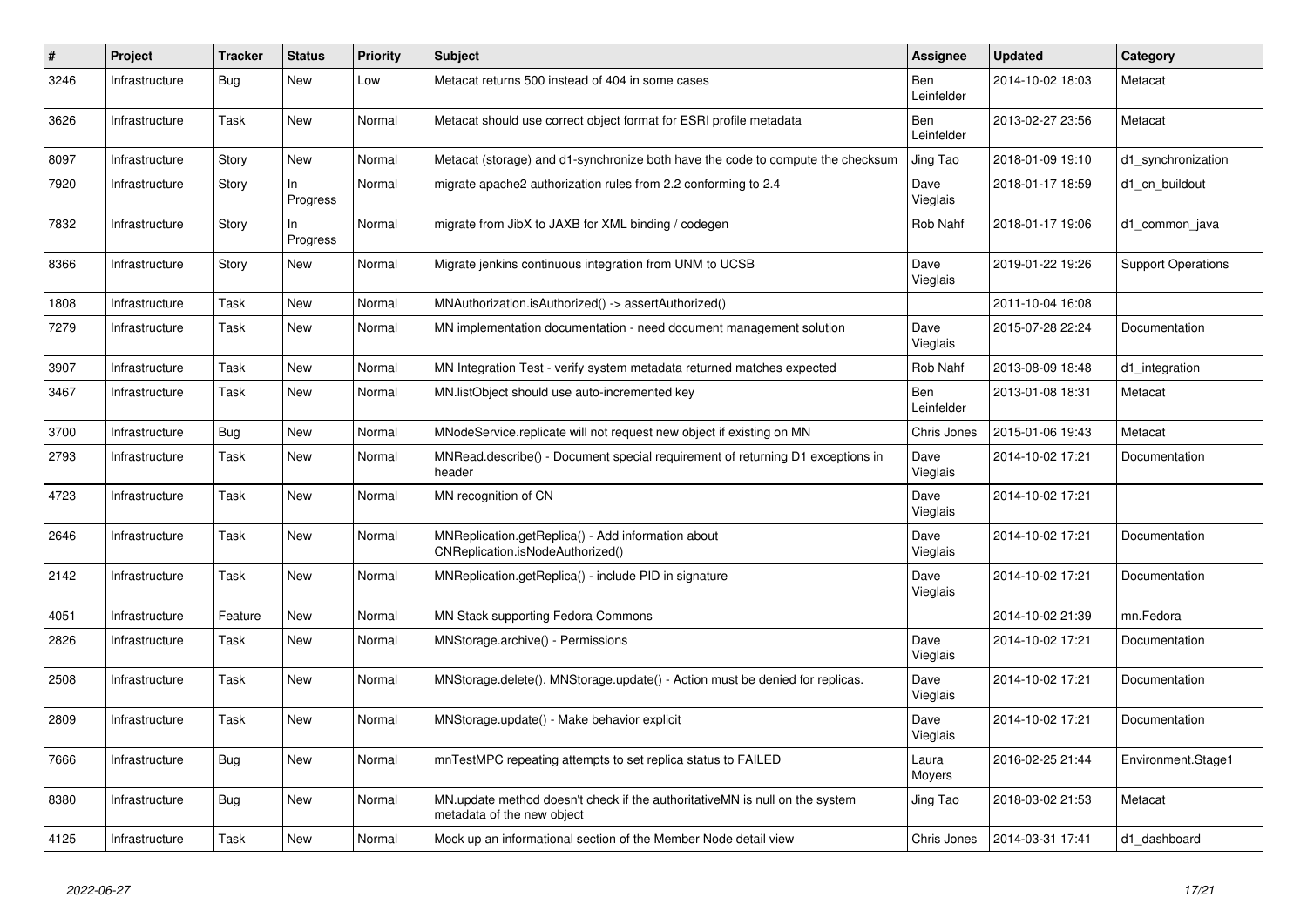| #    | Project        | <b>Tracker</b> | <b>Status</b>     | <b>Priority</b> | <b>Subject</b>                                                                                                              | <b>Assignee</b>     | <b>Updated</b>   | Category                  |
|------|----------------|----------------|-------------------|-----------------|-----------------------------------------------------------------------------------------------------------------------------|---------------------|------------------|---------------------------|
| 4147 | Infrastructure | Task           | In<br>Progress    | Normal          | Modify d1 spatial reporter.py to produce custom JSON output                                                                 | Chris<br>Brumgard   | 2014-03-31 17:41 | d1 cn tools               |
| 2896 | Infrastructure | Task           | New               | Normal          | Modify the admin DN in createObjectformat script per environment                                                            | Chris Jones         | 2012-10-05 14:23 | d1_cn_buildout            |
| 3082 | Infrastructure | Task           | <b>New</b>        | Normal          | Morpho should not rely on CN for any critical features                                                                      |                     | 2013-03-02 05:26 | Morpho                    |
| 6478 | Infrastructure | Task           | <b>New</b>        | Normal          | move mncheck VM to a different VMhost                                                                                       | Dave<br>Vieglais    | 2014-10-01 20:34 | MNWebChecker              |
| 5321 | Infrastructure | <b>Bug</b>     | New               | Normal          | Multiple Hazelcast Client connections to same storage instance                                                              | <b>Robert Waltz</b> | 2016-08-10 20:58 | d1_process_daemon         |
| 8108 | Infrastructure | Support        | New               | Normal          | Must determine the state of replication auditing for when replicas on non-functioning<br>MNs are still reported as complete | Dave<br>Vieglais    | 2017-06-06 17:56 | d1 replication auditor    |
| 8046 | Infrastructure | Bug            | <b>New</b>        | Normal          | Mutable Member Nodes orphan unhosted objects                                                                                |                     | 2017-03-15 17:40 | Architecture Design       |
| 8091 | Infrastructure | Task           | In<br>Progress    | Normal          | Mysterious sync failure of an eml object from the GOA node                                                                  | Jing Tao            | 2017-05-09 21:33 | dataone-cn-os-core        |
| 8069 | Infrastructure | <b>Bug</b>     | New               | Normal          | Name from ORCID incorrectly parsed                                                                                          | Ben<br>Leinfelder   | 2017-04-12 20:28 | d1 portal servlet         |
| 3925 | Infrastructure | Task           | <b>New</b>        | Normal          | navigate through the ResourceMap confirm existence of identifiers on the MN                                                 | Rob Nahf            | 2014-10-01 22:04 | MNWebChecker              |
| 3142 | Infrastructure | Task           | <b>New</b>        | Normal          | Need a new local search mechanism                                                                                           |                     | 2013-03-02 05:15 |                           |
| 1671 | Infrastructure | Task           | New               | Normal          | Need folder for DUG, accessible by DUG members                                                                              | Matthew<br>Jones    | 2011-07-12 12:09 | <b>Support Operations</b> |
| 7810 | Infrastructure | Story          | <b>New</b>        | Normal          | Need to avoid buffer overflow condition during HTTP client TLS renegotiation                                                | Rob Nahf            | 2018-01-17 19:09 |                           |
| 2827 | Infrastructure | Task           | In<br>Progress    | Normal          | nesting groups requires schema change*                                                                                      | Dave<br>Vieglais    | 2015-06-25 22:00 | d1 schemas                |
| 3598 | Infrastructure | Task           | New               | Normal          | Node document subject description is a bit unclear                                                                          | Dave<br>Vieglais    | 2014-10-02 17:21 | Documentation             |
| 4192 | Infrastructure | Task           | $\ln$<br>Progress | Normal          | Notify MN implementations of the discrepancy in exception definition                                                        | Dave<br>Vieglais    | 2014-09-24 18:28 | Management                |
| 8735 | Infrastructure | <b>Bug</b>     | In<br>Progress    | Normal          | NPE in IndexTask causes indexing job to fail                                                                                | Rob Nahf            | 2018-10-18 18:33 | d1 indexer                |
| 7606 | Infrastructure | Task           | ln<br>Progress    | Normal          | NRDC does not trust the CN certificate for log harvesting                                                                   | Laura<br>Moyers     | 2016-04-06 16:14 | Environment.Production    |
| 8821 | Infrastructure | Bug            | New               | Normal          | Object doi:10.18739/A2610VR7Z fails to index on CN                                                                          | Jing Tao            | 2019-06-19 00:06 |                           |
| 7407 | Infrastructure | Story          | ln<br>Progress    | Normal          | object formats in the d1_common_java bootstrap list are inconsistent with production                                        | Dave<br>Vieglais    | 2016-03-15 16:49 | d1 indexer                |
| 8722 | Infrastructure | Bug            | New               | High            | Object in search index but systemmetadata is not available.                                                                 | Jing Tao            | 2018-10-03 17:48 |                           |
| 6041 | Infrastructure | Bug            | <b>New</b>        | Normal          | obsoletedBy field serialized with newline after pid                                                                         | <b>Robert Waltz</b> | 2014-09-25 17:36 |                           |
| 7858 | Infrastructure | <b>Bug</b>     | <b>New</b>        | Normal          | Obsoleting a resource map clears the resourceMap field for the obsoleted package                                            |                     | 2017-03-28 16:20 | d1 indexer                |
| 3067 | Infrastructure | Task           | <b>New</b>        | Normal          | Old DAAC PIDs to archive                                                                                                    | Dave<br>Vieglais    | 2013-01-02 14:14 | mn.Mercury                |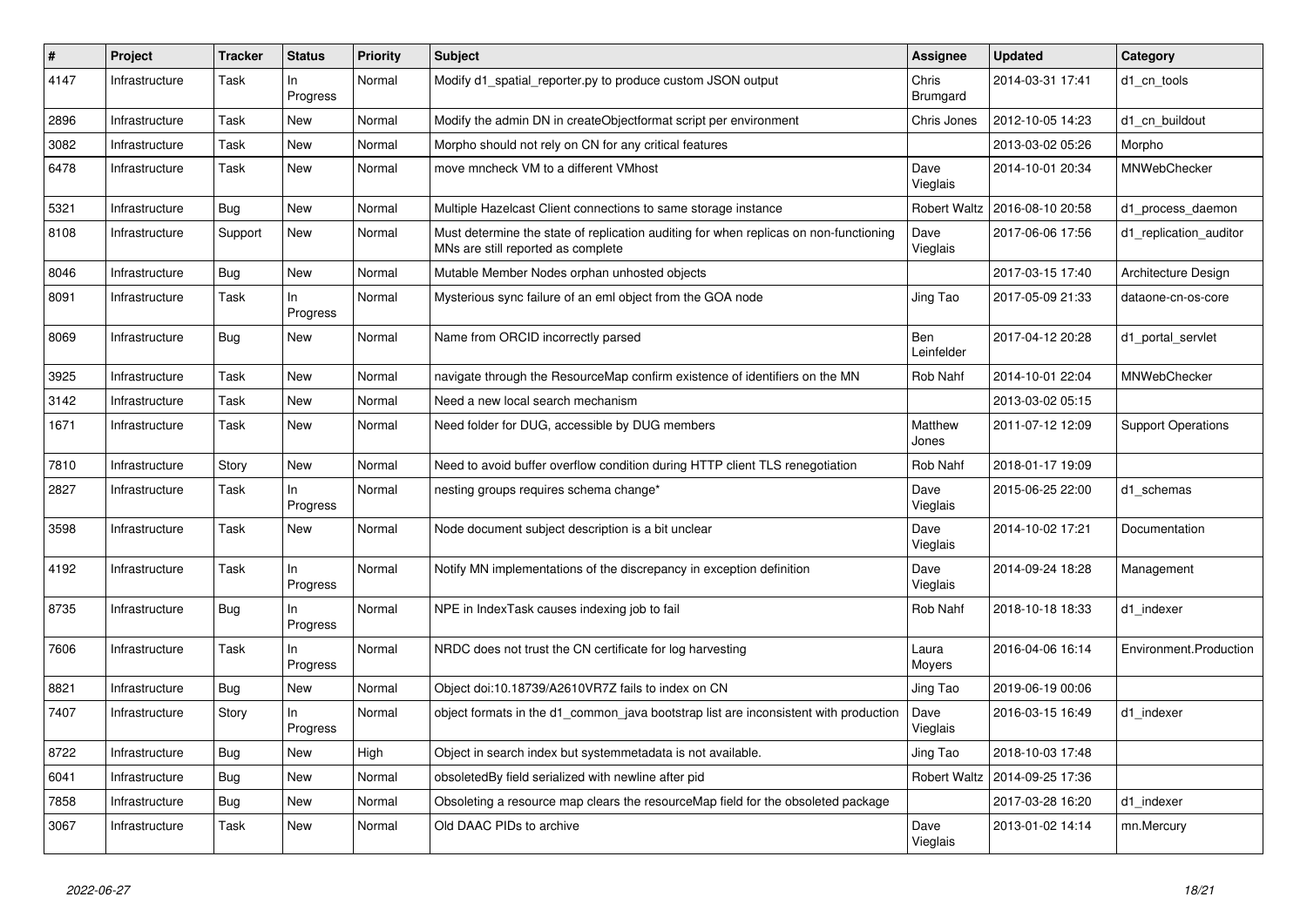| #    | Project        | <b>Tracker</b> | <b>Status</b>   | Priority | <b>Subject</b>                                                                      | <b>Assignee</b>       | <b>Updated</b>   | Category                         |
|------|----------------|----------------|-----------------|----------|-------------------------------------------------------------------------------------|-----------------------|------------------|----------------------------------|
| 3099 | Infrastructure | Decision       | New             | Normal   | ONE-Mercury display of data set citation                                            | Dave<br>Vieglais      | 2012-07-23 21:24 | d1_mercury                       |
| 7640 | Infrastructure | Story          | New             | Normal   | ONEShare failing with ServiceFailure                                                | Laura<br>Moyers       | 2016-02-12 16:39 | Environment.Production           |
| 4129 | Infrastructure | Bug            | <b>New</b>      | Normal   | Only configure ufw ports for machines in xml configuration file                     | <b>Robert Waltz</b>   | 2016-08-10 20:47 | d1_cn_buildout                   |
| 6069 | Infrastructure | Story          | New             | Normal   | open ask.dataone.org sign-in to community                                           | Dave<br>Vieglais      | 2014-10-01 20:39 | Documentation                    |
| 4052 | Infrastructure | Story          | In<br>Progress  | Normal   | OPeNDAP MN Story                                                                    |                       | 2013-10-06 20:07 | mn.OPeNDAP                       |
| 7611 | Infrastructure | Story          | New             | Normal   | ORNLDAAC fails during log aggregation                                               | Laura<br>Moyers       | 2016-01-26 16:39 | Environment.Production           |
| 3675 | Infrastructure | <b>Bug</b>     | <b>New</b>      | High     | package relationships not available for archived objects                            | Rob Nahf              | 2018-09-21 21:01 | d1 indexer                       |
| 7850 | Infrastructure | Task           | <b>New</b>      | Normal   | Passing SID to MNRead.systemMetadataChanged()                                       | Dave<br>Vieglais      | 2016-07-20 20:00 |                                  |
| 3635 | Infrastructure | Task           | New             | Normal   | Phase two Morpho implementation                                                     | Ben<br>Leinfelder     | 2013-03-25 22:49 |                                  |
| 3924 | Infrastructure | Task           | New             | Normal   | Pids in ObjectList should be the same as pids in the systemMetadata Map             | Rob Nahf              | 2014-10-01 22:04 | MNWebChecker                     |
| 3109 | Infrastructure | Task           | In<br>Progress  | Normal   | PISCO/LTER revision history with SBC documents                                      | Ben<br>Leinfelder     | 2012-07-31 01:34 |                                  |
| 8123 | Infrastructure | Bug            | Testing         | Normal   | portal hazelcast client should load config directly from xml                        | Rob Nahf              | 2017-12-26 18:20 | d1 portal servlet                |
| 8026 | Infrastructure | Task           | Testing         | High     | Portal reaches the maximum capacity in a pool                                       | Jing Tao              | 2017-03-14 00:36 | d1 portal servlet                |
| 1331 | Infrastructure | Task           | New             | Normal   | Possibly combine MN_crud.create() and MN_crud.update()                              |                       | 2011-02-09 22:44 |                                  |
| 1332 | Infrastructure | Task           | New             | Normal   | Possibly remove MN crud.update()                                                    |                       | 2011-02-09 22:50 |                                  |
| 2281 | Infrastructure | Task           | New             | Low      | Possibly update the Identity Management and Authenticated Session Management<br>doc | Matthew<br>Jones      | 2014-10-01 20:47 | Authentication,<br>Authorization |
| 1873 | Infrastructure | Feature        | New             | Normal   | Postproccessing tool for log reporting                                              |                       | 2014-10-02 17:06 | d1_log_aggregation               |
| 7868 | Infrastructure | Bug            | New             | Normal   | potential gaps between log harvests                                                 | Rob Nahf              | 2017-03-23 15:40 | d1_log_aggregation               |
| 4211 | Infrastructure | <b>Bug</b>     | New             | Normal   | Potential race condition between archive and replication                            | Chris Jones           | 2014-09-25 17:19 | d1 cn service                    |
| 2594 | Infrastructure | Task           | New             | Normal   | Prepare a Mercury MN overview for the workshop                                      | Giri<br>Palanisamy    | 2012-04-09 22:59 | mn.Mercury                       |
| 2593 | Infrastructure | Task           | New             | Normal   | Prepare science data and metadata content for the workshop                          | Dave<br>Vieglais      | 2012-04-09 22:52 |                                  |
| 8189 | Infrastructure | Decision       | New             | Normal   | Proposal to change the roles mapped to the origin Solr field for ISO docs           | <b>Bryce</b><br>Mecum | 2017-12-20 01:28 |                                  |
| 8079 | Infrastructure | Task           | In.<br>Progress | Normal   | prototype durable task processing for d1 index processor                            | Rob Nahf              | 2017-04-26 05:45 | d1_indexer                       |
| 5531 | Infrastructure | Task           | Testing         | Normal   | Provide overview of replication process for MN implementors                         | Matthew<br>Jones      | 2014-10-02 17:21 | Documentation                    |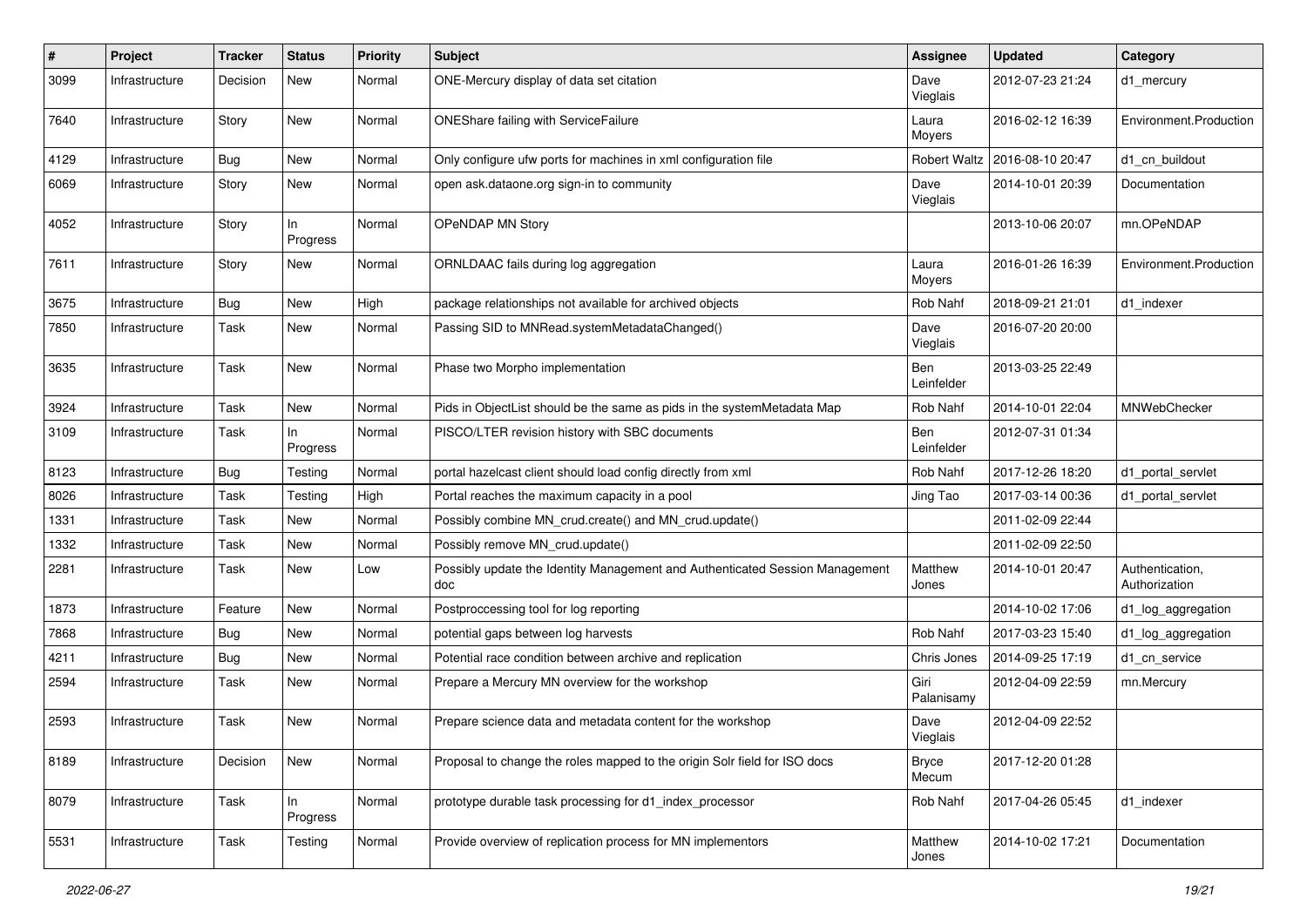| ∦    | Project        | <b>Tracker</b> | <b>Status</b>   | <b>Priority</b> | <b>Subject</b>                                                                                           | <b>Assignee</b>  | <b>Updated</b>   | Category                         |
|------|----------------|----------------|-----------------|-----------------|----------------------------------------------------------------------------------------------------------|------------------|------------------|----------------------------------|
| 7224 | Infrastructure | Story          | New             | Normal          | push synchronization request status indicator: synchronizeStatus method option                           |                  | 2018-01-17 19:38 | Architecture Design              |
| 8856 | Infrastructure | Story          | <b>New</b>      | Normal          | Put the system metadata part ahead of the object part when d1_client_python<br>constructs the multipart  |                  | 2019-11-22 18:31 | d1_python                        |
| 8855 | Infrastructure | Story          | New             | Normal          | Put the system metadata part ahead of the object part when d1_client_r constructs<br>the multipart       | Matthew<br>Jones | 2019-11-22 18:29 | d1 client r                      |
| 8854 | Infrastructure | Story          | <b>New</b>      | Normal          | Put the system metadata part ahead of the object part when d1_libclient_java<br>constructs the multipart | Jing Tao         | 2019-11-22 18:25 | d1_libclient_java                |
| 7744 | Infrastructure | Task           | <b>New</b>      | Normal          | put together initial design                                                                              |                  | 2016-06-22 17:19 |                                  |
| 2548 | Infrastructure | Story          | New             | Normal          | recasting untrusted certs to public poses accessibility inconsistency to users                           |                  | 2018-01-17 20:36 | Authentication,<br>Authorization |
| 8823 | Infrastructure | Story          | <b>New</b>      | High            | Recent Apache and OpenSSL combinations break connectivity on Ubuntu 18.04                                | Dave<br>Vieglais | 2019-06-19 02:43 |                                  |
| 1234 | Infrastructure | Task           | <b>New</b>      | Normal          | Record performance metrics for member nodes                                                              |                  | 2011-01-15 02:52 |                                  |
| 6375 | Infrastructure | Task           | In<br>Progress  | Normal          | Refactor out dependency on a working CN                                                                  | Rob Nahf         | 2016-06-22 16:53 | d1 replication                   |
| 1660 | Infrastructure | Task           | New             | Normal          | Refactor REST calls so that mandatory args are part of the URL and optional args<br>are key/value pairs  |                  | 2011-06-28 21:35 |                                  |
| 4717 | Infrastructure | Task           | <b>New</b>      | Normal          | refresh client certificate for mn-unm-2.dataone.org                                                      |                  | 2014-09-24 18:14 |                                  |
| 4714 | Infrastructure | Task           | In<br>Progress  | Normal          | Refresh client certificate for MN urn:node:TFRI                                                          | Chris Jones      | 2014-09-24 18:14 | Environment.Production           |
| 4715 | Infrastructure | Task           | In.<br>Progress | Normal          | Refresh client certificate for urn:node:CLOAKN                                                           | Chris Jones      | 2014-09-24 18:14 |                                  |
| 4716 | Infrastructure | Task           | In<br>Progress  | Normal          | refresh client certificate for urn:node:DRYAD                                                            | Chris Jones      | 2014-09-24 18:14 | Environment.Production           |
| 6372 | Infrastructure | Task           | In<br>Progress  | Normal          | rehabilitate ReplicationManager "unit" tests                                                             | Rob Nahf         | 2016-06-22 16:53 | d1 replication                   |
| 6514 | Infrastructure | Task           | New             | Normal          | Reharvest all Records to build initial cache                                                             | Robert Waltz     | 2015-01-13 15:56 | d1_log_aggregation               |
| 8222 | Infrastructure | Task           | <b>New</b>      | Normal          | reindex all isotc211 content in production to reflect final decisions from origin field<br>mapping       | Dave<br>Vieglais | 2018-03-22 16:56 | d1 indexer                       |
| 8182 | Infrastructure | Bug            | <b>New</b>      | Normal          | relationships defined using SIDs in resource maps don't stay current                                     | Rob Nahf         | 2017-09-12 00:13 | d1_indexer                       |
| 3864 | Infrastructure | Task           | In.<br>Progress | Normal          | Release CCI 1.2.1 Features                                                                               | Chris Jones      | 2013-09-12 20:04 | Environment.Production           |
| 3114 | Infrastructure | Task           | In<br>Progress  | Normal          | Release D1 CLIENT CLI and prepare for version 2                                                          | Andrew<br>Pippin | 2012-08-02 17:27 |                                  |
| 6071 | Infrastructure | Story          | In<br>Progress  | Normal          | Release Notes and documentation                                                                          | Dave<br>Vieglais | 2018-01-17 19:53 | Documentation                    |
| 8105 | Infrastructure | Task           | New             | Normal          | Remove dataone-mercury from production CNs                                                               | Jing Tao         | 2018-03-02 22:17 | d1_mercury                       |
| 6056 | Infrastructure | Story          | New             | Normal          | remove log aggregation processing from d1-processing Linux service                                       | Dave<br>Vieglais | 2018-01-17 19:55 | d1_log_aggregation               |